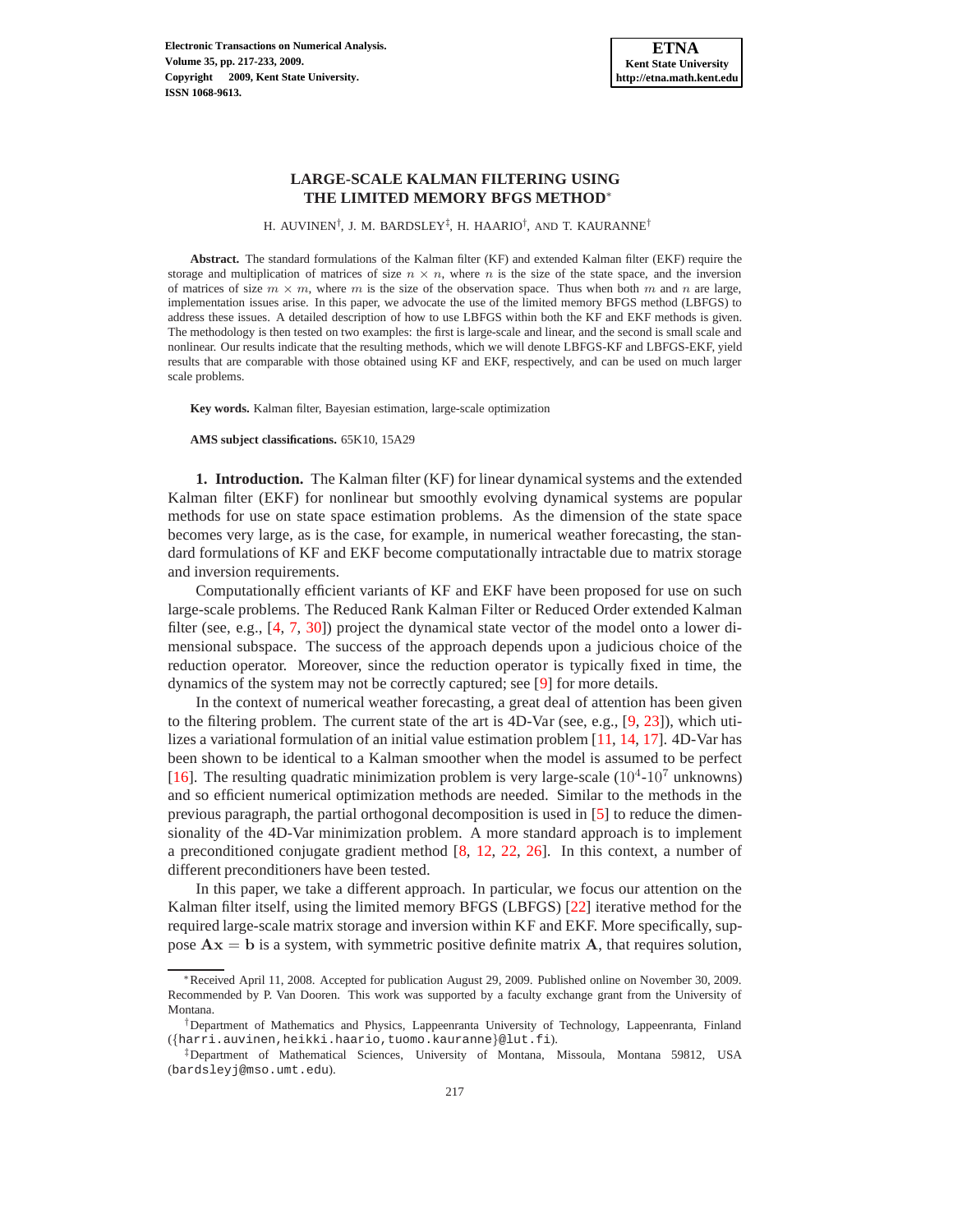and or a low storage approximation of  $A^{-1}$  is needed, within the KF or the EKF algorithms. In such cases, LBFGS is a natural choice, since it generates both a sequence of approximations of  $\mathbf{A}^{-1}\mathbf{b}$ , and a sequence of symmetric positive definite matrices  $\{ \mathbf{B}_k^{-1} \}$  approximating  $A^{-1}$ . This choice is further supported by the result that  $A^{-1}$ b is reached within a finite number of LBFGS iterations (assuming exact arithmetic)  $[20, 21]$  $[20, 21]$  $[20, 21]$ , and that if k and full memory BFGS is used  $B_{n+1}^{-1} = A^{-1}$  [\[22,](#page-15-11) Chapter 8]. A result regarding the accuracy of the LBFGS Hessian approximations to  $A^{-1}$  is also given in [\[21\]](#page-15-14); it depends upon the eigenvalues of  $A^{1/2}B^{k}A^{1/2}$ ; see Appendix [A.](#page-13-0) The use of LBFGS and its success in the examples that we consider can be motivated by the fact that the covariance matrices being approximated are approximately low rank. In applications of interest  $[6]$ , covariance information is contained in slowly varying, low dimensional subspaces, making accurate low-rank approximations possible.

The idea of using the LBFGS method in variational data assimilation is not new; see, e.g., [\[10,](#page-15-16) [13,](#page-15-17) [17,](#page-15-6) [25,](#page-15-18) [27,](#page-15-19) [28,](#page-15-20) [29,](#page-15-21) [31\]](#page-16-1). In many of these references, the LBFGS Hessian or inverse Hessian is used as a preconditioner for conjugate gradient iterations, and even as an approximate error covariance matrix for the background term in 3D- and 4D-Var variational data assimilation. However, in the method presented here, the LBFGS method is further used for matrix inversion, in order to propagate effectively the state estimate covariance information forward in time. Moreover, we apply our methodology to the Kalman filter itself, not to the variation formulation used by the 3D- and 4D-Var methods [\[17\]](#page-15-6). LBFGS can also be incorporated in a fully variational formulation of the Kalman filter; see [\[2\]](#page-14-0).

As has been stated, the approach presented here uses the LBFGS algorithm directly within the context of the Kalman filter. The equivalence of LBFGS and a certain preconditioned conjugate gradient method (see  $[21]$  and Appendix [A\)](#page-13-0) suggests that our approach and those cited above are similar. One advantage of the cited approaches, however, is that they can be incorporated into existing 3D- and 4D-Var codes used in practice.

An application of a similar methodology that could be used in conjunction with 3Dand 4D-Var is presented in [\[1,](#page-14-1) [2\]](#page-14-0). The aim of the current paper is to demonstrate the use of LBFGS within the standard (non-variational) formulation of the linear or extended Kalman filter.

The paper is organized as follows. We present KF and EKF in Section [2,](#page-1-0) and then in Section [3](#page-3-0) we present LBFGS-KF and LBFGS-EKF. We test these methods with two numerical experiments in Section [4.](#page-5-0) Conclusions are then given in Section [5,](#page-11-0) and implementation details of the LBFGS algorithm are contained in Appendix [A.](#page-13-0)

<span id="page-1-0"></span>**2. The Kalman filter.** We consider the coupled system of discrete, linear stochastic difference equations given by

<span id="page-1-1"></span>
$$
\mathbf{x}_k = \mathbf{M}_k \mathbf{x}_{k-1} + \boldsymbol{\varepsilon}_k^p,
$$

$$
y_k = K_k x_k + \varepsilon_k^o.
$$

In the first equation,  $x_k$  denotes the  $n \times 1$  state of the system at time k;  $M_k$  is the  $n \times n$  linear evolution operator; and  $\varepsilon_k^p$  is a  $n \times 1$  random vector known as the prediction error and is assumed to characterize errors in the model and corresponding numerical approximations. In the second equation,  $y_k$  denotes the  $m \times 1$  observed data;  $K_k$  is the  $m \times n$  linear observation operator; and  $\varepsilon_k^o$  is an  $m \times 1$  random vector known as the observation error. The prediction er-From  $\varepsilon_k^p$  and observation error  $\varepsilon_k^o$  are assumed to be independent and normally distributed, with zero means and symmetric positive definite covariance matrices  $C_{\varepsilon_k^p}$  and  $C_{\varepsilon_k^o}$ , respectively.

We assume, in addition, that we have in hand estimates of both the state  $x_{k-1}^{est}$  and its positive definite covariance matrix  $\mathbf{C}_{k-1}^{est}$  at time  $k-1$ . Moreover, we assume that  $\mathbf{x}_{k-1}^{est}, \boldsymbol{\varepsilon}_k^p$ ,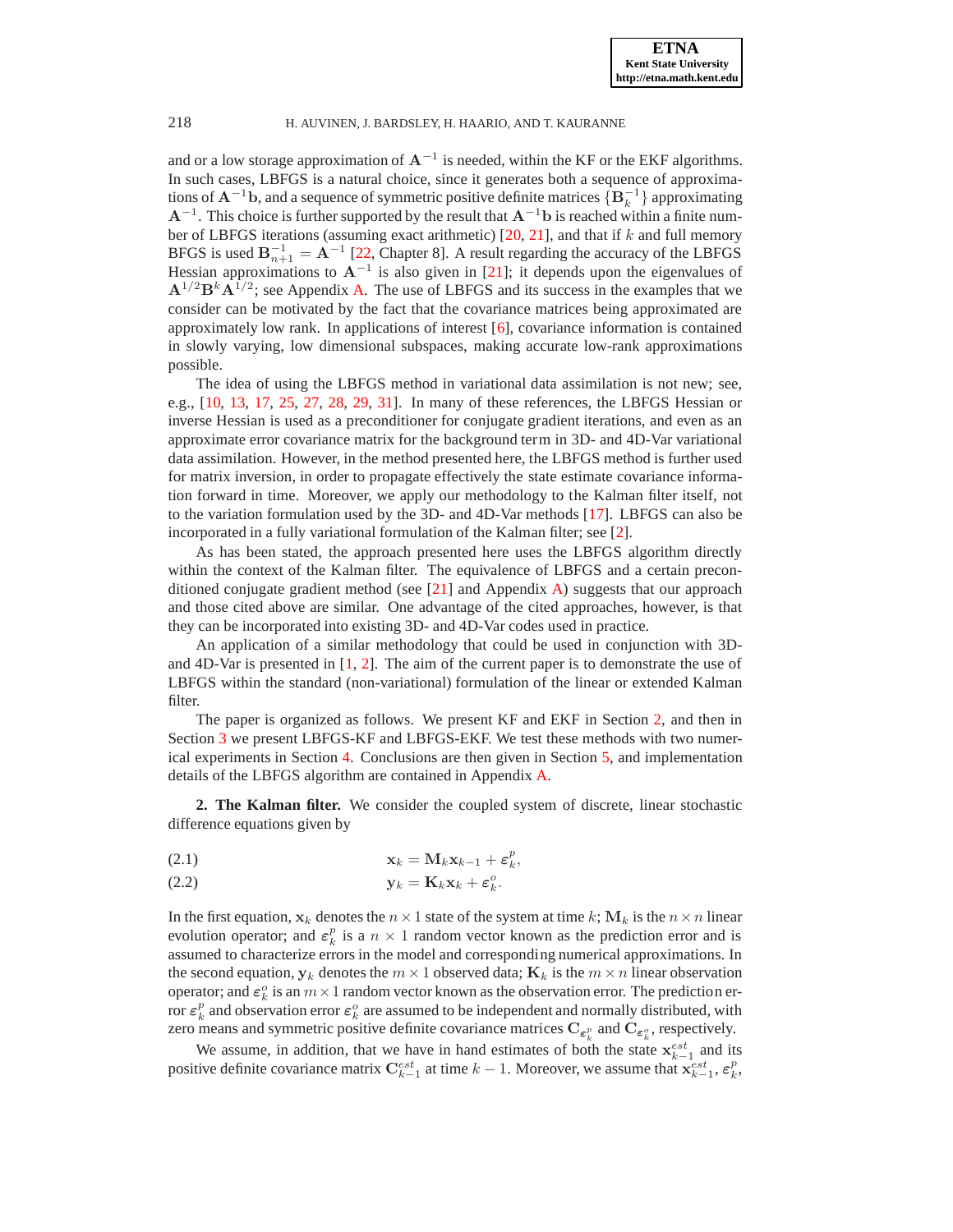and  $\varepsilon_k^o$  are independent random vectors. The goal is to then estimate  $x_k^{est}$  and its covariance  $\mathbf{C}_{k}^{est}$ . In Bayesian terms, equation [\(2.2\)](#page-1-1) provides the likelihood function in the estimation step, while [\(2.1\)](#page-1-1) gives the prior. By the assumptions on  $\varepsilon_k^p$  and  $\varepsilon_k^o$ , the prior mean and the prior covariance matrix are directly obtained from [\(2.1\)](#page-1-1),

$$
\begin{aligned} \mathbf{x}_k^p &= \mathbf{M}_k \mathbf{x}_{k-1}^{est}, \\ \mathbf{C}_k^p &= \mathbf{M}_k \mathbf{C}_{k-1}^{est} \mathbf{M}_k^{\mathrm{T}} + \mathbf{C}_{\pmb{\varepsilon}_k^p}. \end{aligned}
$$

The full negative-log posterior density given (up to an additive constant) by Bayes' theorem, takes the form

<span id="page-2-0"></span>
$$
\ell(\mathbf{x}|\mathbf{y}_k) = \frac{1}{2}(\mathbf{y}_k - \mathbf{K}_k \mathbf{x})^T \mathbf{C}_{\boldsymbol{\varepsilon}_k^o}^{-1} (\mathbf{y}_k - \mathbf{K}_k \mathbf{x}) + \frac{1}{2}(\mathbf{x} - \mathbf{x}_k^p)^T (\mathbf{C}_k^p)^{-1} (\mathbf{x} - \mathbf{x}_k^p),
$$

and hence, we have

(2.3) 
$$
\mathbf{x}_{k}^{est} = \arg\min_{\mathbf{x}} \ell(\mathbf{x}|\mathbf{y}_{k}),
$$

$$
\mathbf{C}_{k}^{est} = \nabla^{2} \ell(\mathbf{x}|\mathbf{y}_{k})^{-1}.
$$

Equations [\(2.3\)](#page-2-0) and [\(2.4\)](#page-2-0) motivate the variational Kalman filter, which is the subject of [\[1\]](#page-14-1). However, they can also be used to derive the Kalman filter. In particular, noting that [\(2.3\)](#page-2-0) and [\(2.4\)](#page-2-0) can be alternatively written (see [\[24\]](#page-15-22) for detail)

$$
\begin{aligned} \mathbf{x}_k^{est} &= \mathbf{x}_k^p + \mathbf{G}_k(\mathbf{y}_k - \mathbf{K}_k \mathbf{x}_k^p), \\ \mathbf{C}_k^{est} &= \mathbf{C}_k^p - \mathbf{G}_k \mathbf{K}_k \mathbf{C}_k^p, \end{aligned}
$$

where

$$
\mathbf{G}_k = \mathbf{C}_k^p \mathbf{K}_k^{\mathrm{T}} (\mathbf{K}_k \mathbf{C}_k^p \mathbf{K}_k^{\mathrm{T}} + \mathbf{C}_{\boldsymbol{\varepsilon}_k^o})^{-1},
$$

we have the following standard formulation of the Kalman filter.

# **The Kalman Filter**

- **Step 0:** Select initial guess  $\mathbf{x}_0^{est}$  and covariance  $\mathbf{C}_0^{est}$ , and set  $k = 0$ .
- **Step 1:** Compute the evolution model estimate and covariance:
	- (i) Compute  $\mathbf{x}_k^p = \mathbf{M}_k \mathbf{x}_{k-1}^{est}$ ;
	- (ii) Compute  $\ddot{\mathbf{C}}_k^p = \mathbf{M}_k \ddot{\mathbf{C}}_{k-1}^{est} \mathbf{M}_k^{\mathrm{T}} + \mathbf{C}_{\boldsymbol{\varepsilon}_k^p}$ .

**Step 2:** Compute the Kalman filter estimate and covariance:

- (i) Compute the Kalman Gain  $G_k = C_k^p K_k^T (K_k C_k^p K_k^T + C_{\epsilon_k^o})^{-1}$ ;
- (ii) Compute the Kalman filter estimate  $\mathbf{x}_{k}^{est} = \mathbf{x}_{k}^{p} + \mathbf{G}_{k}(\mathbf{y}_{k} \mathbf{K}_{k}\mathbf{x}_{k}^{p});$
- (iii) Compute the estimate covariance  $\mathbf{C}_{k}^{est} = \mathbf{C}_{k}^{p} \mathbf{G}_{k} \mathbf{K}_{k} \mathbf{C}_{k}^{p}$ .
- **Step 3:** Update  $k := k + 1$  and return to Step 1.

Note that it is typical to take the initial covariance  $\mathbf{C}_{k}^{est}$  to be diagonal.

The extended Kalman filter (EKF) is the extension of KF when  $(2.1)$ ,  $(2.2)$  are replaced by

<span id="page-2-2"></span>
$$
\mathbf{x}_k = \mathcal{M}(\mathbf{x}_{k-1}) + \boldsymbol{\varepsilon}_k^p,
$$

$$
y_k = \mathcal{K}(x_k) + \varepsilon_k^o,
$$

where  $M$  and  $K$  are (possibly) nonlinear functions. EKF is obtained by the following simple modification of the above algorithm: in Step 1 (i), use instead  $\mathbf{x}^p = \mathcal{M}(\mathbf{x}_k^{est})$ , and define

<span id="page-2-1"></span>(2.7) 
$$
\mathbf{M}_{k} = \frac{\partial \mathcal{M}(\mathbf{x}_{k-1}^{est})}{\partial \mathbf{x}}, \text{ and } \mathbf{K}_{k} = \frac{\partial \mathcal{K}(\mathbf{x}^{p})}{\partial \mathbf{x}}.
$$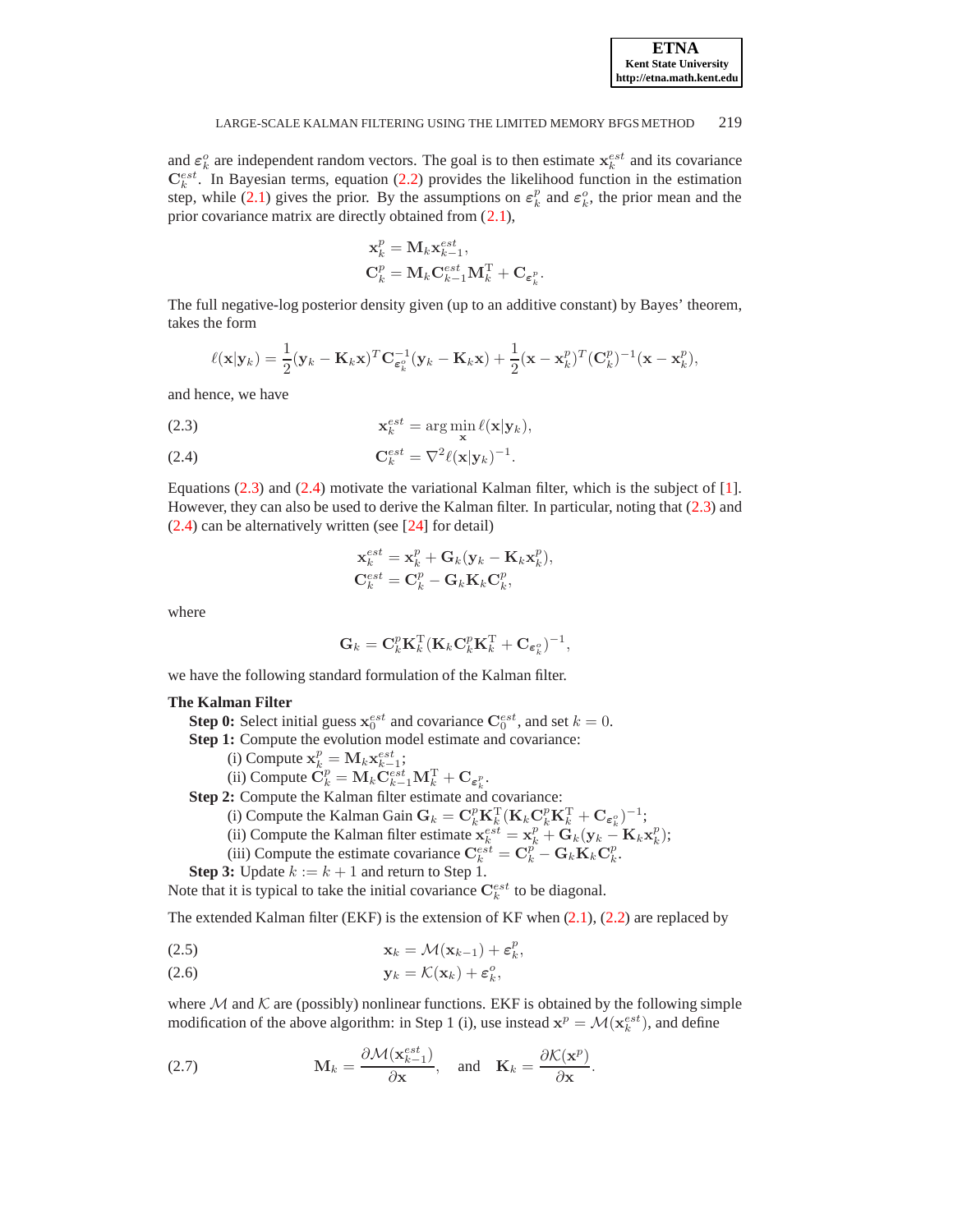We note that  $M_k$  and  $K_k$  can be computed or estimated in a number of ways. For example, the numerical scheme that is used in the solution of either the evolution or the observation model defines a tangent linear code, which can be used to compute [\(2.7\)](#page-2-1); see, e.g., [\[12,](#page-15-10) [15\]](#page-15-23). However, a more common, but also more computationally expensive, approach is to use finite differences to approximate [\(2.7\)](#page-2-1).

<span id="page-3-0"></span>**3. Using LBFGS for large-scale Kalman filtering.** When the model size  $n$  is large, the Kalman filter is known to be prohibitively expensive to implement. This motivates several alternative approaches—most notably the 4D-Var method—used in large-scale applications such as numerical weather forecasting [\[8,](#page-15-9) [9,](#page-15-2) [11,](#page-15-4) [12,](#page-15-10) [17,](#page-15-6) [23,](#page-15-3) [26\]](#page-15-12) and oceanography [\[4\]](#page-15-0). We instead focus our attention on the Kalman filter itself, using the limited memory BFGS (LBFGS) [\[22\]](#page-15-11) iterative method for the required large-scale matrix storage and inversion within KF and EKF.

<span id="page-3-1"></span>First, we give a general description of the LBFGS method for minimizing

(3.1) 
$$
q(\mathbf{u}) = \frac{1}{2} \langle \mathbf{A}\mathbf{u}, \mathbf{u} \rangle - \langle \mathbf{b}, \mathbf{u} \rangle,
$$

where **A** is an  $n \times n$  symmetric positive definite matrix and **b** is an  $n \times 1$  vector. It is given by

## **The LBFGS method for quadratic minimization**

 $\nu := 0;$  $\mathbf{u}_0 := \text{initial guess};$  $\mathbf{B}_0^{-1} := \text{initial inverse Hessian approximation};$ *begin quasi-Newton iterations*  $\mathbf{g}_{\nu} := \nabla q(\mathbf{u}_{\nu}) = \mathbf{A}\mathbf{u}_{\nu} - \mathbf{b};$  $\mathbf{v}_{\nu} = \mathbf{B}_{\nu}^{-1} \mathbf{g}_{\nu};$  $\tau_{\nu} = \langle g_{\nu}, v_{\nu} \rangle / \langle v_{\nu}, Av_{\nu} \rangle;$  $\mathbf{u}_{\nu+1} := \mathbf{u}_{\nu} - \tau_{\nu} \mathbf{v}_{\nu};$  $\mathbf{B}_{\nu}^{-1} := \text{LBFGS}$  approximation to  $\mathbf{A}^{-1}$ ;

*end quasi-Newton iterations*

In all of the examples considered in this paper,  $B_0$  was taken to be the identity matrix. The limited memory formulations for  $\mathbf{B}_{\nu}^{-1}$ , and corresponding formulas for  $\mathbf{B}_{\nu}$ , are found in Appendix append1. The stopping criteria for the LBFGS iterations is discussed in Section [4.](#page-5-0)

Some insight into the convergence properties of the LBFGS method can be obtained by an appeal to its connection with the well-known conjugate gradient (CG) method, which described in detail in [\[20,](#page-15-13) [21,](#page-15-14) [22,](#page-15-11) Section 9.1]. In particular, CG can be formulated as a *memoryless* BFGS method. Moreover, in the presence of exact arithmetic, LBFGS and iterates from a certain preconditioned CG iteration are identical [\[21\]](#page-15-14), and hence finite convergence is guaranteed. Thus it seems reasonable to suspect that LBFGS will have convergence properties similar to that of CG, which are well-known and have been extensively studied. In particular, the early convergence of CG iterates within the dominant subspaces corresponding to the largest eigenvalues of the coefficient matrix is likely shared by LBFGS iterates.

Next, we describe how LBFGS was used to make the Kalman filter more efficient. We make the reasonable assumption that multiplication by the evolution and observation matrices  $M_k$  and  $K_k$ , and by the covariance matrices  $C_{\epsilon_k^p}$  and  $C_{\epsilon_k^o}$ , is efficient, both in terms of storage and CPU time. Additional computational challenges arise for sufficiently large n due to the storage requirements for  $\mathbf{C}_k^{est}$ , which becomes a full matrix as the iterations proceed. The same is also true for  $\mathbf{C}_k^p$ . However, given that

(3.2) 
$$
\mathbf{C}_k^p = \mathbf{M}_k \mathbf{C}_k^{est} \mathbf{M}_k^{\mathrm{T}} + \mathbf{C}_{\boldsymbol{\varepsilon}_k^p},
$$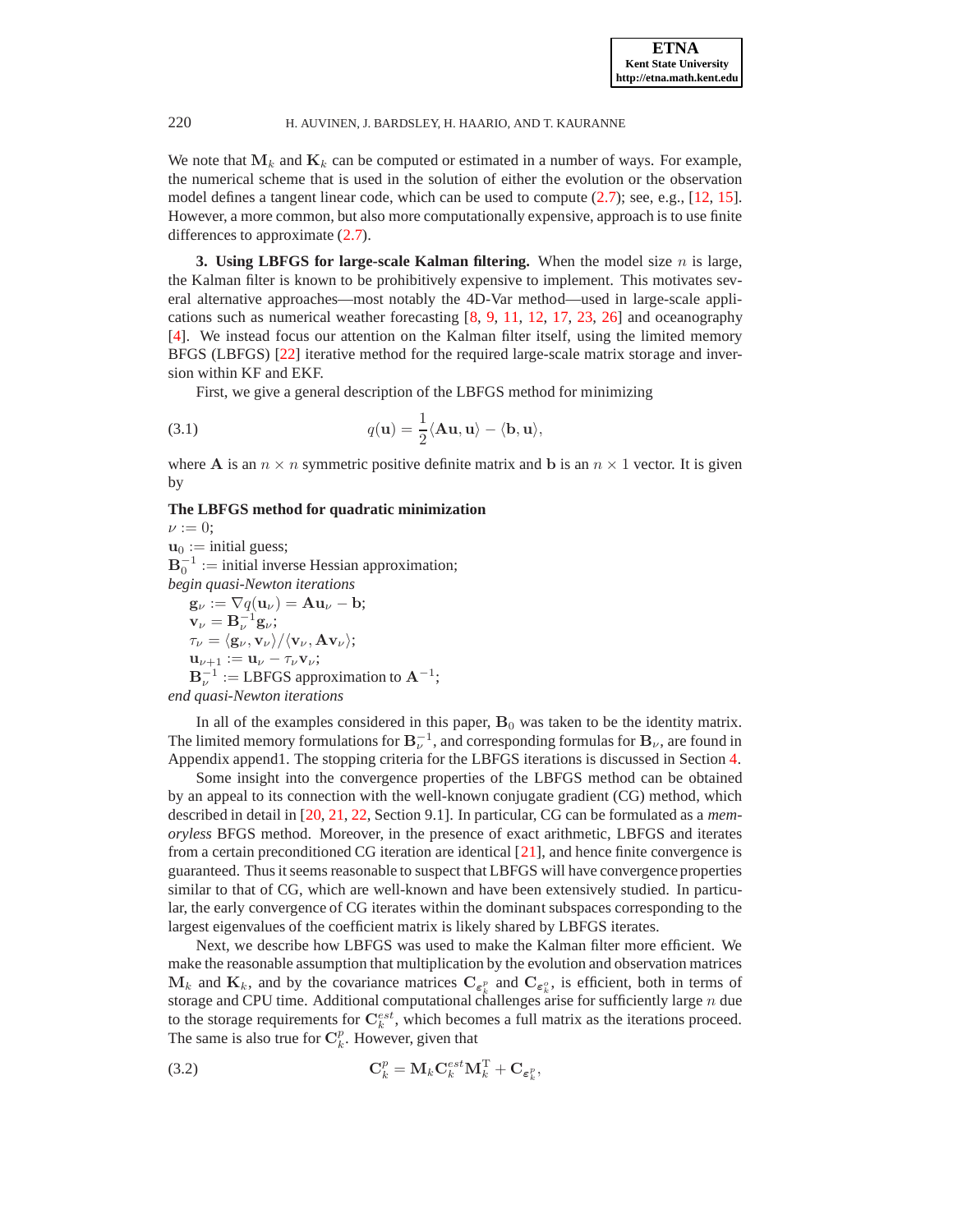storage issues are restricted to those for  $\mathbf{C}_k^{est}$ ; typically the matrix  $\mathbf{C}_{\varepsilon_k^p}$  is assumed to be diagonal.

A low storage approximation of  $\mathbf{C}_k^{est}$  can be obtained by applying the LBFGS algorithm to the problem of minimizing [\(3.1\)](#page-3-1) with  $\mathbf{A} = \mathbf{C}_k^{est}$  and  $\mathbf{b} = \mathbf{0}$ . The LBFGS matrix  $\mathbf{B}_\nu^{-1}$ is then a low storage approximation of  $(\mathbf{C}_{k}^{est})^{-1}$  and formulas for  $\mathbf{C}_{k}^{est}$  from [\[3\]](#page-15-24)—and also found in Appendix [A.2—](#page-14-2)can be used.

Additionally, when m is sufficiently large the computation of  $(\mathbf{K}_k \mathbf{C}_k^p \mathbf{K}_k^{\mathrm{T}} + \mathbf{C}_{\boldsymbol{\varepsilon}_k^o})^{-1} (\mathbf{y}_k \mathbf{K}_k \mathbf{x}_k^p$ ) that is required in Step 2, (ii) of the Kalman filter iteration will be prohibitively expensive.

For the approximation of  $(\mathbf{K}_k \mathbf{C}_k^p \mathbf{K}_k^{\mathrm{T}} + \mathbf{C}_{\epsilon_k^o})^{-1} (\mathbf{y}_k - \mathbf{K}_k \mathbf{x}_k^p)$ , we set  $\mathbf{A} = \mathbf{K}_k \mathbf{C}_k^p \mathbf{K}_k^{\mathrm{T}} + \mathbf{C}_k \mathbf{C}_k^p \mathbf{K}_k^{\mathrm{T}}$  $C_{\epsilon_k^o}$  and  $\mathbf{b} = \mathbf{y}_k - \mathbf{K}_k \mathbf{x}_k^p$  in [\(3.1\)](#page-3-1) and apply LBFGS to the problem of minimizing [\(3.1\)](#page-3-1).

The LBFGS Kalman filter method can now be presented.

## **The LBFGS Kalman Filter (LBFGS-KF)**

- **Step 0:** Select initial guess  $\mathbf{x}_0^{est}$  and covariance  $\mathbf{B}_{\#} = \mathbf{C}_0^{est}$ , and set  $k = 0$ .
- **Step 1:** Compute the evolution model estimate and covariance:
	- (i) Compute  $\mathbf{x}_k^p = \mathbf{M}_k \mathbf{x}_k^{est}$ ;

(ii) Define  $\mathbf{C}_k^p = \mathbf{M}_k \mathbf{B}_{\#} \mathbf{M}_k^{\mathrm{T}} + \mathbf{C}_{\epsilon_k^p}$ .

**Step 2:** Compute the Kalman filter estimate and covariance:

(i) Define  $\mathbf{A} = (\mathbf{K}_k \mathbf{C}_k^p \mathbf{K}_k^{\mathrm{T}} + \mathbf{C}_{\epsilon_k^o})$  and  $\mathbf{b} = \mathbf{y}_k - \mathbf{K}_k \mathbf{x}_k^p$  in [\(3.1\)](#page-3-1) and compute

the LBFGS approximations  $B_*$  of  $A^{-1}$  and  $u_*$  of  $A^{-1}b$ .

(ii) Compute the LBFGS-KF estimate  $\mathbf{x}_{k+1}^{est} = \mathbf{x}_k^p + \mathbf{C}_k^p \mathbf{K}_k^T \mathbf{u}_*$ ;

(iii) Define  $\mathbf{A} = \mathbf{C}_k^p - \mathbf{C}_k^p \mathbf{K}_k^T \mathbf{B}_* \mathbf{K}_k \mathbf{C}_k^p (\approx \mathbf{C}_{k+1}^{est})$  and  $\mathbf{b} = \mathbf{0}$  in [\(3.1\)](#page-3-1) and compute the LBFGS approximation  $\mathbf{B}_{\#}$  of  $\mathbf{C}_{k+1}^{est}$  using [\(A.2\)](#page-14-3).

**Step 3:** Update  $k := k + 1$  and return to Step 1.

All operations with the  $\mathbf{C}_k^{est}$  and  $\mathbf{A}^{-1}$  are done using the LBFGS formulas; see Appendix [A.](#page-13-0) As a result, LBFGS-KF is much less memory and computationally intensive than KF making its use on large-scale problems more feasible. Specifically, the storage requirements for the LBFGS estimate of  $\mathbf{C}_{k}^{est}$  are on the order of  $2n\ell + 4n$ , where  $\ell$  is the number of stored vectors in LBFGS (typically 10-20), rather than  $n^2 + 4n$  [\[22,](#page-15-11) Section 9.1], and the computational cost for both obtaining and using this estimate is order  $n$ . Furthermore, the inversion of the  $m \times m$  matrix  $\mathbf{K}_k \mathbf{C}_k^p \mathbf{K}_k^T + \mathbf{C}_{\epsilon_k^o}$  is carried out in order m operations and its storage requirements are on the order of  $2m\ell + 4m$  rather than  $m^2 + 4m$  [\[22\]](#page-15-11).

The accuracy of the LBFGS covariance approximations is an important question. An analysis addressing this question in the similar variational setting is performed in [\[2\]](#page-14-0). We believe that the results of that analysis should be similar for LBFGS-KF. Thus, we choose not to repeat it here.

In the first example considered in the numerical experiments, LBFGS-KF and KF are compared and it is noted that LBFGS-KF is roughly 10 times faster, in terms of CPU time, than KF when applied to the same problem. Moreover, using our MATLAB implementation, LBFGS-KF can be used on significantly larger-scale problems.

As we have mentioned, in our implementations of KF and LBFGS-KF, the covariance matrices  $\mathbf{C}_{\epsilon_k^p}$  and  $\mathbf{C}_{\epsilon_k^o}$  are taken to be diagonal. This is not a necessary requirement. More structured covariances can be used, containing important prior information [\[17\]](#page-15-6), however in order to maintain the computational efficiency and low storage requirements of LBFGS-KF,  $\mathbf{C}_{\epsilon_k^p}$  and  $\mathbf{C}_{\epsilon_k^o}$  must be comparable to  $\mathbf{M}_k$ ,  $\mathbf{B}_{\#}$  and  $\mathbf{K}_k$ ,  $\mathbf{B}_{*}$ , respectively, in terms storage requirements and the computational cost required for their multiplication.

In the next section, we test the algorithm on two examples. The first is large-scale and linear, while the second is small-scale and nonlinear. The purpose of these experiments is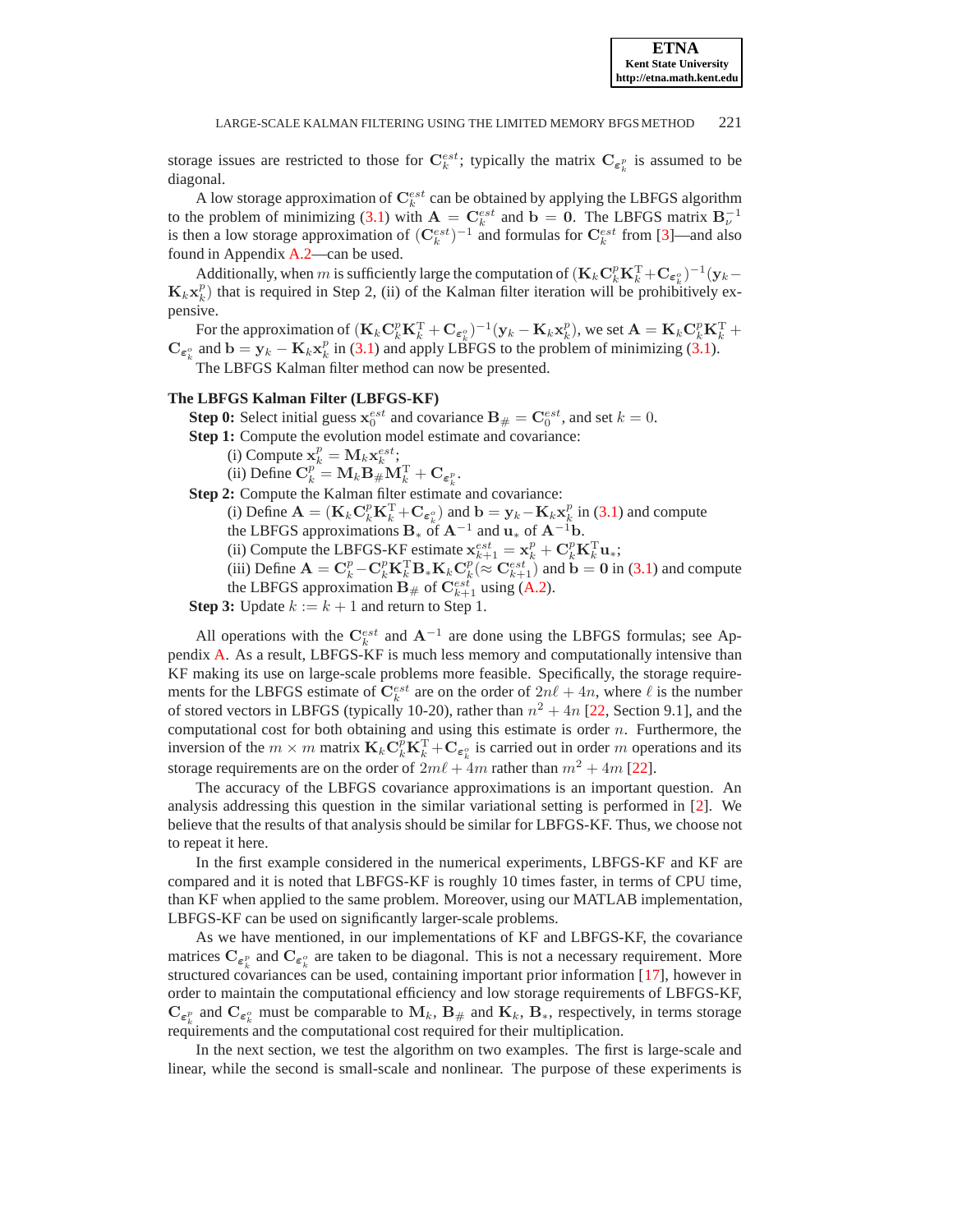,

# 222 H. AUVINEN, J. BARDSLEY, H. HAARIO, AND T. KAURANNE

to demonstrate that LBFGS-KF and LBFGS-EKF are effective algorithms. We leave their comparison with other state of the art methods for approximate Kalman filtering [\[5,](#page-15-8) [8,](#page-15-9) [9,](#page-15-2) [11,](#page-15-4) [12,](#page-15-10) [14,](#page-15-5) [17,](#page-15-6) [23,](#page-15-3) [26\]](#page-15-12) for a later paper.

<span id="page-5-0"></span>**4. Numerical experiments.** In this section, we present numerical results that justify the use of LBFGS-KF. In particular, we apply the method to two examples. The first is sufficiently large-scale that the use of LBFGS-KF is justified. In particular, we assume the following forced heat equation evolution model

<span id="page-5-1"></span>(4.1) 
$$
\frac{\partial x}{\partial t} = -\frac{\partial^2 x}{\partial u^2} - \frac{\partial^2 x}{\partial v^2} + \alpha \exp\left[-\frac{(u-2/9)^2 + (v-2/9)^2}{\sigma^2}\right]
$$

where x is a function of u and v over the domain  $\Omega = \{(u, v) | 0 \le u, v \le 1\}$  and  $\alpha \ge 0$ . In our experiment, we will generate synthetic data using [\(4.1\)](#page-5-1) with  $\alpha > 0$  and assume that the evolution model is given by [\(4.1\)](#page-5-1) with  $\alpha = 0$ , which gives a model bias. The problem can be made as large-scale as one wants via the choice of a sufficiently fine discretization of the domain Ω.

However, the well-behaved nature of solutions of  $(4.1)$ —in particular the fact that its solutions tend to a steady state—makes further experiments with a different test case a necessity. For this reason, we also test our method on a second example, which contains chaotic solutions, and hence has unpredictable behavior. In particular, we consider the simple non-linear model introduced and analyzed in [\[18,](#page-15-25) [19\]](#page-15-26) and which is given by

<span id="page-5-2"></span>(4.2) 
$$
\frac{\partial x^i}{\partial t} = (x^{i+1} - x^{i-2})x^{i-1} - x^i + 8, \qquad i = 1, 2, ..., 40,
$$

with periodic state space variables, i.e.,  $x^{-1} = x^{n-1}$ ,  $x^0 = x^n$  and  $x^{n+1} = x^1$ ,  $n = 40$ . Then  $(4.2)$  is a chaotic dynamical system (cf. [\[19\]](#page-15-26)), which is desirable for testing purposes. As the model is computationally light and shares many characteristics with realistic atmospheric models (cf. [\[19\]](#page-15-26)), it is commonly used for testing different data analysis schemes for weather forecasting.

**4.1. An example with a large-scale linear evolution model.** We perform our first ex-periments using model [\(4.1\)](#page-5-1) using a uniform  $N \times N$  computational grid and the standard finite difference discretization of both the time and spatial derivatives, which yields the following time stepping equation  $x_{k+1} = Mx_k + f$ , where  $M = I - \Delta tL$ . Here L is given by the standard finite difference discretization of the two-dimensional Laplacian operator with homogeneous Dirichlet boundary conditions,  $\Delta t$  is chosen to guarantee stability, and f is the constant vector determined by the evaluation of the forcing term in  $(4.1)$  at each of the points of the computational grid.

We define  $K_k = K$  for all k in [\(2.2\)](#page-1-1), where K is a matrix modeling an array of square sensors on the computational grid. Assuming that each sensor collects a weighted average of the state values in a 3  $\times$  3 pixel region centered at every 8<sup>th</sup> pixel in both the x and y directions, K will have dimension  $(n/64) \times n$ . We assume, further, that the weighted average in the  $3 \times 3$  region is defined by

$$
\frac{1}{16} \left[ \begin{array}{rrr} 1 & 2 & 1 \\ 2 & 4 & 2 \\ 1 & 2 & 1 \end{array} \right].
$$

In our first test, we generate synthetic data using the linear stochastic equations

$$
\mathbf{x}_{k+1} = \mathbf{M}\mathbf{x}_k + \mathbf{f} + N(\mathbf{0}, (0.5\sigma_{\text{ev}})^2 \mathbf{I}),
$$
  

$$
\mathbf{y}_{k+1} = \mathbf{K}\mathbf{x}_{k+1} + N(\mathbf{0}, (0.8\sigma_{\text{obs}})^2 \mathbf{I}),
$$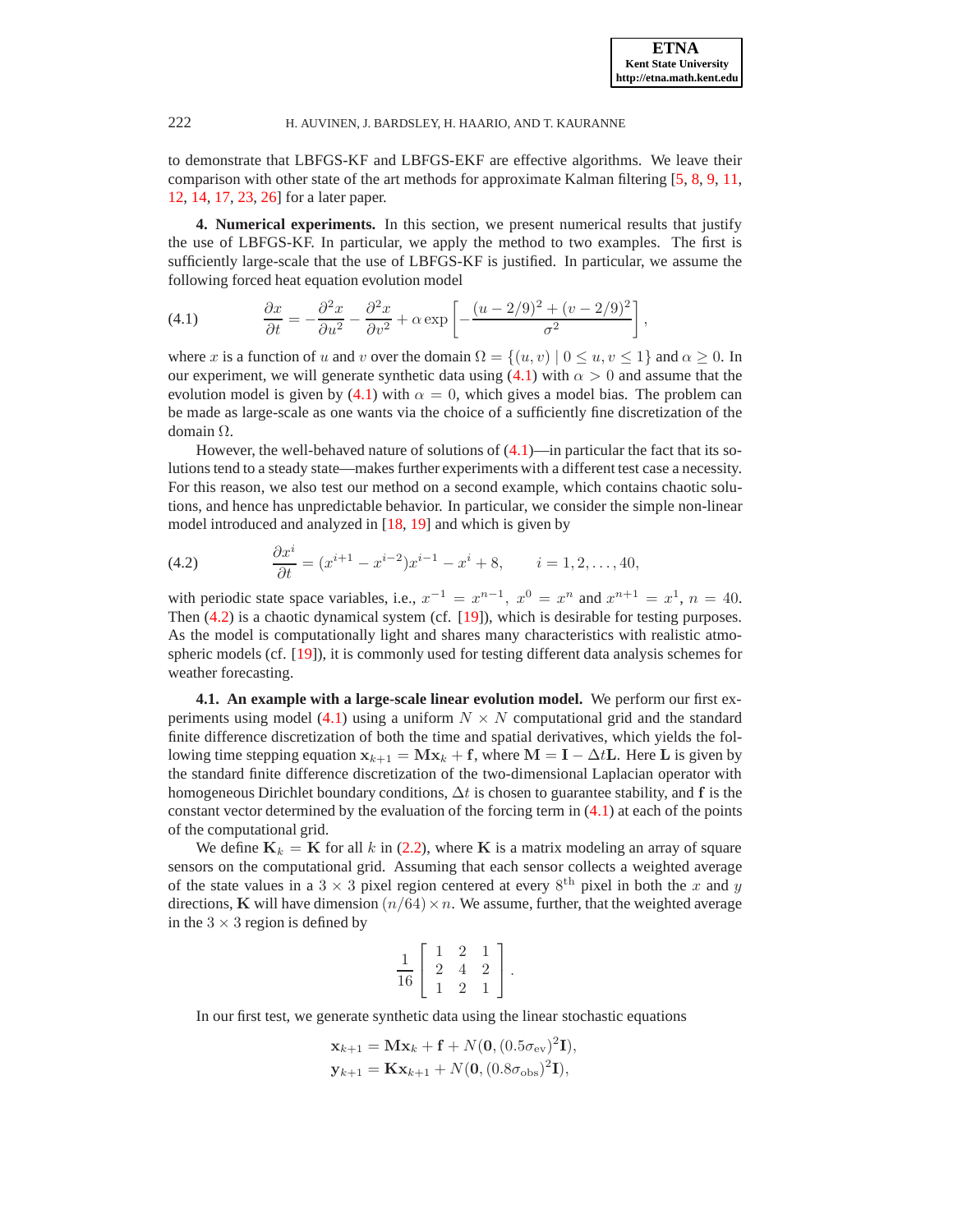with  $\alpha = 3/4$  in [\(4.1\)](#page-5-1) and where  $\sigma_{\rm ev}^2$  and  $\sigma_{\rm obs}^2$  are chosen so that the signal to noise ratios, defined by  $||\mathbf{x}_0||^2/n^2\sigma_{ev}^2$  and  $||\mathbf{Kx}_0||^2/n^2\sigma_{obs}^2$  respectively, are both 50. The initial condition used for the data generation was

$$
[\mathbf{x}_0]_{ij} = \exp[-((u_i - 1/2)^2 + (v_j - 1/2)^2)],
$$

where  $(u_i, v_j)$  is the *ij*th grid point.

<span id="page-6-0"></span>In our implementation of KF, we used the biased models

(4.3) 
$$
\mathbf{x}_{k+1} = \mathbf{M}\mathbf{x}_k + N(\mathbf{0}, \sigma_{\text{ev}}^2 \mathbf{I}),
$$

(4.4) 
$$
\mathbf{y}_{k+1} = \mathbf{K} \mathbf{x}_{k+1} + N(\mathbf{0}, \sigma_{\text{obs}}^2 \mathbf{I}),
$$

with initial conditions  $x_0 = 0$  and  $C_0^{\text{est}} = 0.001$  I in Step 0 of the filter. We compare the results obtained with the LBFGS-KF and KF, where  $N = 2<sup>j</sup>$  with j taken to be the largest positive integer so that memory issues do not arise in the MATLAB implementation for the standard KF. For the computer on which the simulations were done (a laptop with 2G RAM memory and a 1.8 GHz Core 2 Duo processor) the largest such j was 5, making  $N = 32$  and  $n = 1024$ . We note that in our implementation of the LBFGS method within LBFGS-KF, we have chosen to take only 10 LBFGS iterations with 9 saved vectors. These choices may seem crude at first, however, more stringent stopping tolerances and/or a larger number of stored vectors did not appreciably affect the results for the examples that we considered.

The purpose of this test is to show that the results obtained with LBFGS-KF are comparable results with those obtained with KF. To do this, we present a plot in Figure [4.1](#page-7-0) of the relative error vector, which has kth component

$$
[\textbf{relative\_error}]_k := \frac{\|\mathbf{x}_k^{\text{est}} - \mathbf{x}_k\|}{\|\mathbf{x}_k\|},
$$

for both the LBFGS Kalman Filter and for the standard Kalman Filter. We see that results obtained using the two approaches yield similar, though not identical, relative error curves. Both curves eventually begin to increase once the forcing term, which is not used in the state space model in KF, has a prominent effect on the data; in early iterations, it is overwhelmed by the diffused initial temperature. We also mention that in the large number of test runs that we did using this large-scale model, our implementation of the LBFGS-KF was on average about 10 times faster than was the standard KF.

Additionally, in Figure [4.2,](#page-8-0) we present the filter estimates obtained from both KF and LBFGS-KF together with the true state values at time points 35 and 70. Note that in the early iterations of the filter, represented by time point 35, the filter does not detect the source because it is overwhelmed by the initial temperature and is not contained in the model [\(4.3\)](#page-6-0), [\(4.4\)](#page-6-0). However, the source is detected once the initial temperature has sufficiently dissipated.

For a thorough comparison, we perform the same test using values for  $\sigma_{ev}^2$  and  $\sigma_{obs}^2$  that yield signal-to-noise ratios of 10. The relative error curves in Figure [4.3](#page-9-0) result. Interestingly, LBFGS-KF provides better results at the beginning of the filtering period than does KF. This can be explained, we believe, by the fact that a regularization of sorts is implicitly implemented via the use of a truncated LBFGS algorithm.

Finally, we choose  $\sigma_{ev}^2$  and  $\sigma_{obs}^2$  as in the original experiment, but take  $\alpha = 2$ , which has the effect of making the state space model that is used within LBFGS-KF and KF less accurate. When this is done, we obtain the solution curves appearing in Figure [4.4.](#page-9-1) Thus it seems that as the underlying evolution model becomes less accurate and the noise level remains moderately low KF provides better results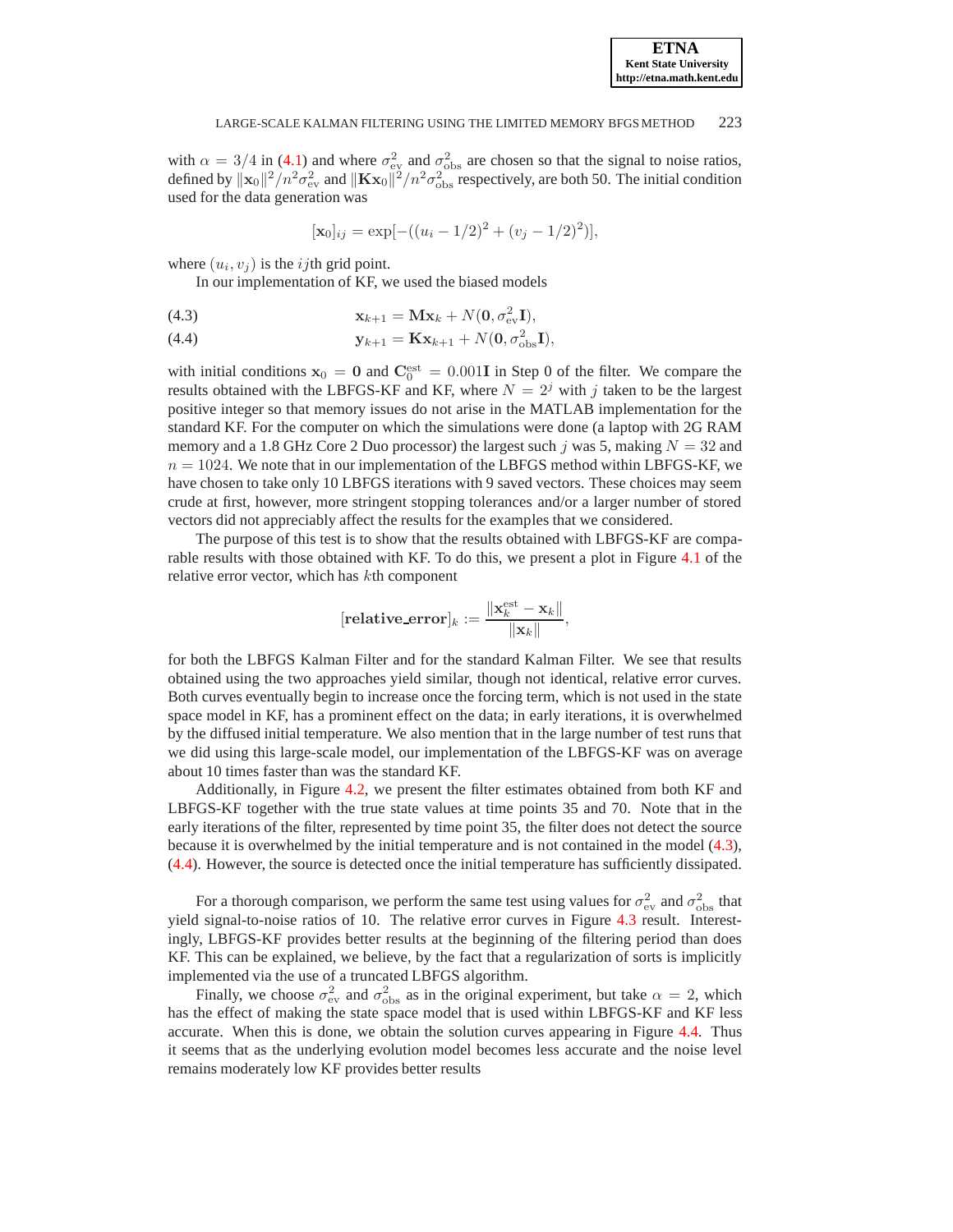

<span id="page-7-0"></span>FIG. 4.1. *Relative error curves for KF (*∗*) and LBFGS-KF (o). The horizontal axis represents the observation time.*

In order to show that satisfactory results can also be obtained for much larger scale problems, we take  $j = 8$  which gives  $N = 256$  and  $n = 65536$ . We take all other parameter values to be those of the original experiment. Note, however, that the stability condition of the time stepping scheme requires a much smaller time step for this problem. A relative error plot similar to those in the previous example is given in Figure [4.5.](#page-10-0) We do not include an error curve for the Kalman filter because memory issues prevent its implementation on our computer for either  $N = 128$  ( $n = 16384$ ) or  $N = 256$  ( $n = 65536$ ).

The previous large-scale example remains orders of magnitude smaller than the typical size of systems considered in practical weather models. We stopped at  $N = 256$  because our experiments were performed on a laptop that could not handle a larger-scale problem. However, the discussion of computational cost and storage in the paragraph following the description of the LBFGS-KF algorithm suggests that it scales well with problem size. Thus the use of LBFGS-KF on much larger-scale problems should be feasible. Efficiency can be further improved if several time steps are allowed in the forward model for each Kalman filter iteration, much as is done in 4D-Var implementations. In addition, to the degree that LBFGS is parallelizable, LBFGS-KF will also be parallelizable.

**4.2. An example with a small-scale, nonlinear evolution model.** In our next example, we apply EKF and LBFGS-EKF to the problem of estimating the state variables from data generated using the nonlinear, chaotic evolution model [\(4.2\)](#page-5-2). To generate the data, a time integration of the model was first performed using a fourth order Runge-Kutta (RK4) method with time-step  $\Delta t = 0.025$ . Analysis in [\[19\]](#page-15-26) suggests that when [\(4.2\)](#page-5-2) is used as a test example for weather forecasting data assimilation algorithms, the characteristic time scale is such that the above  $\Delta t$  corresponds to 3 hours, which we will use in what follows. It is also noted in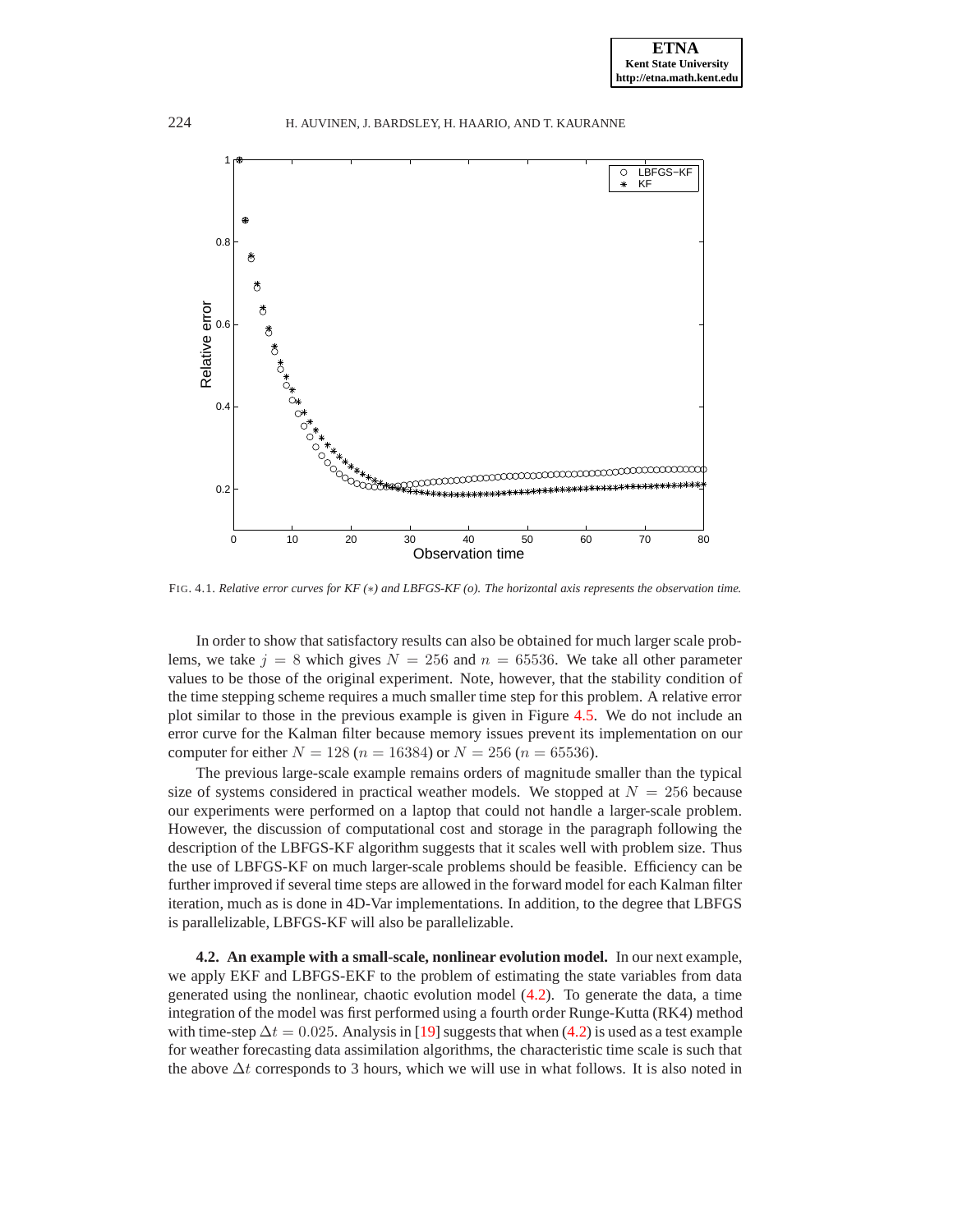



<span id="page-8-0"></span>FIG. 4.2. *The top plots are of the true state at time points 35 and 70. The middle plots are of the Kalman filter estimates at time points 35 and 70. The bottom plots are of the LBFGS Kalman filter estimates at time points 35 and 70.*

[\[19\]](#page-15-26) that for  $\Delta t \leq 0.5$ , the RK4 method is stable. The "true data" was generated by taking 42920 time steps of the RK4 method, which corresponds to 5365 days. The initial state at the beginning of the data generation was  $x^{20} = 8 + 0.008$  and  $x^i = 8$  for all  $i \neq 20$ .

The observed data is then computed using this true data. In particular, after a 365 day long initial period, the true data is observed at every other time step and at the last 3 grid points in each set of 5; that is, the observation matrix is  $m \times n$  with nonzero entries

$$
[\mathbf{K}]_{rs} = \begin{cases} 1 & (r,s) \in \{ (3j+i, 5j+i+2) \mid i = 1,2,3, j = 0,1,\ldots,7 \}, \\ 0 & \text{otherwise.} \end{cases}
$$

The observation error is simulated using the Gaussian random vector  $N(\mathbf{0}, (0.15 \sigma_{\text{clim}})^2 \mathbf{I})$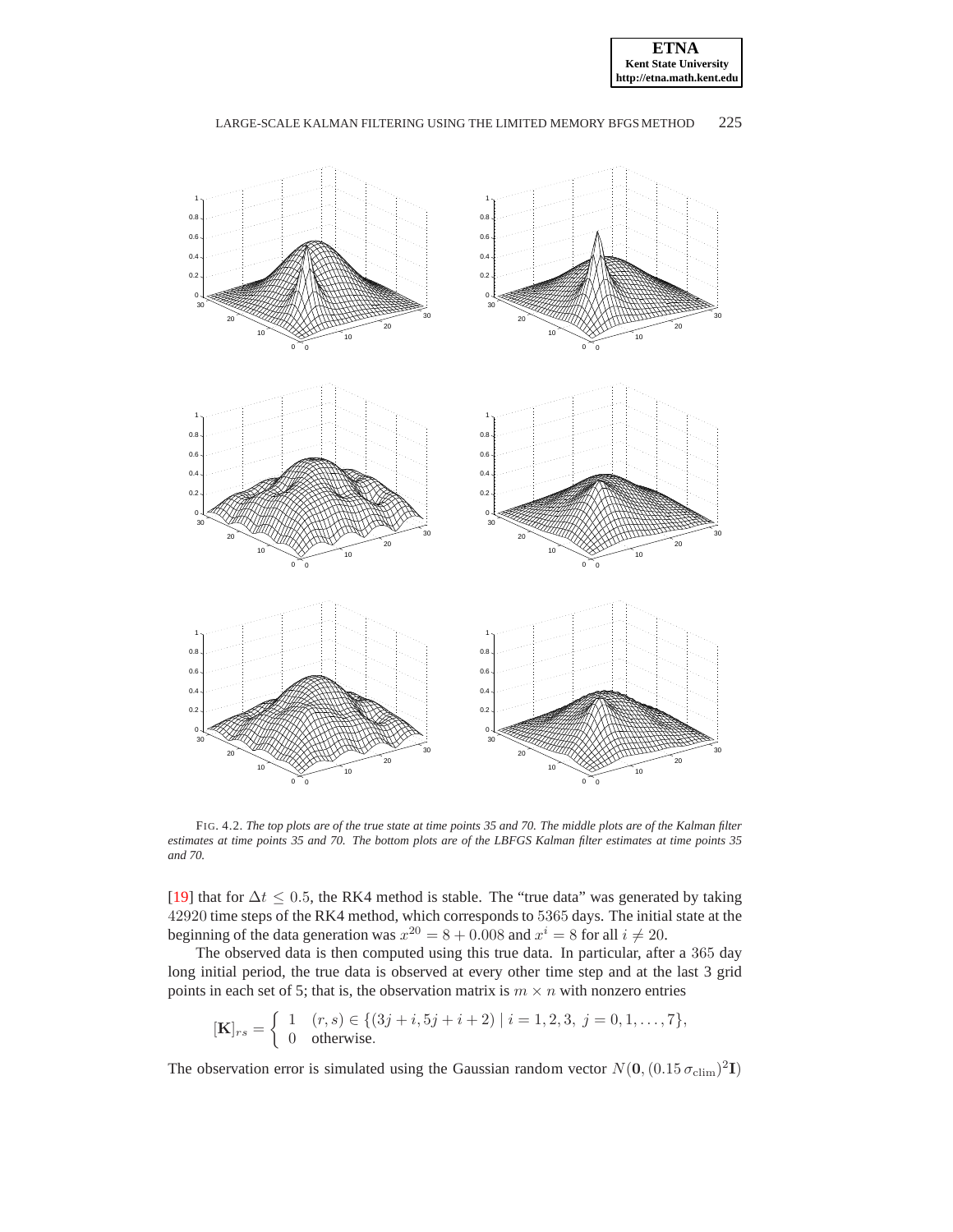

<span id="page-9-0"></span>FIG. 4.3. *Relative error curves for KF (*∗*) and LBFGS-KF (o). The horizontal axis represents the observation time.*



<span id="page-9-1"></span>FIG. 4.4. *Relative error curves for KF (*∗*) and LBFGS-KF (o). The horizontal axis represents the observation time.*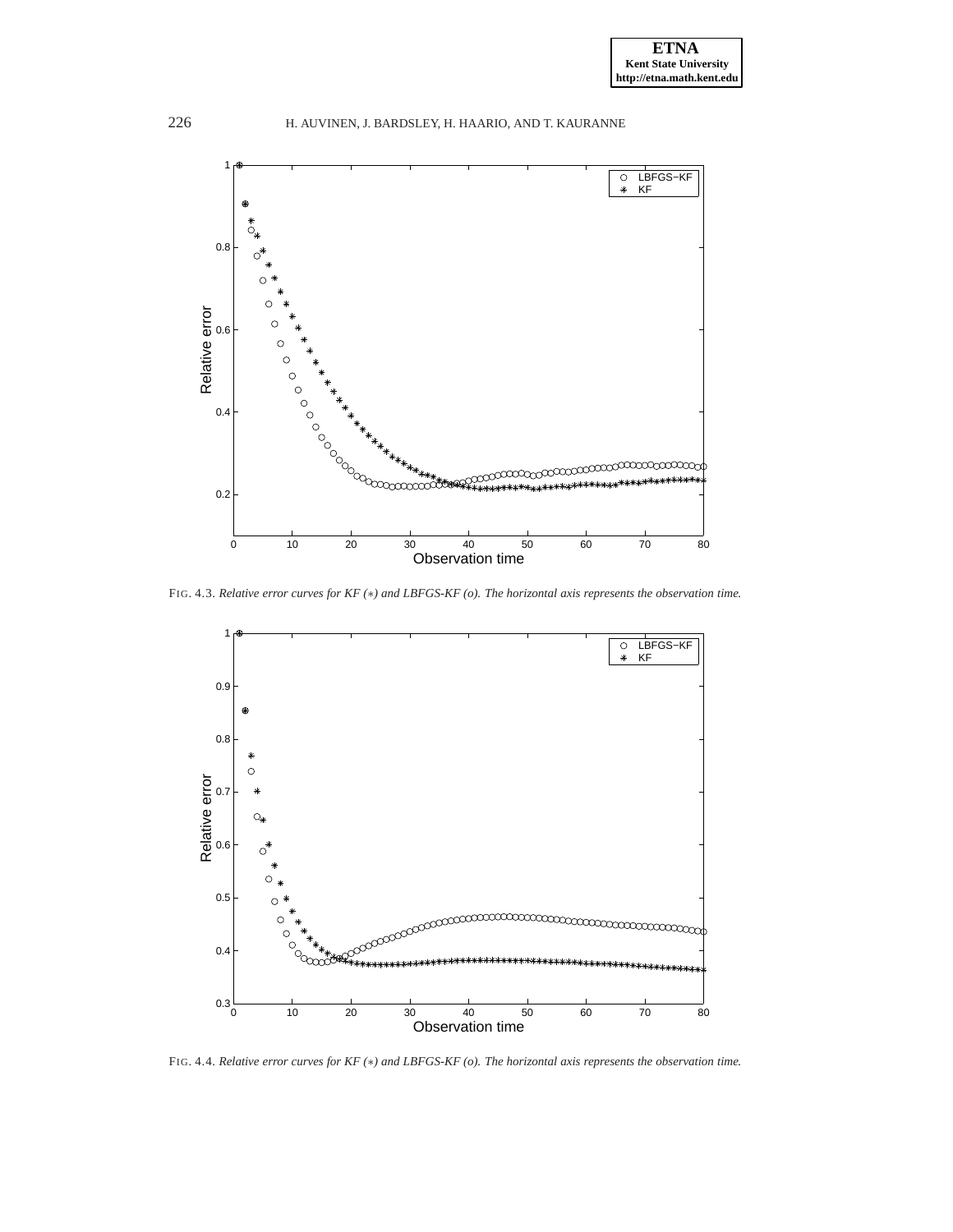



FIG. 4.5. *Relative error curves for LBFGS-KF. The horizontal axis represents the observation time.*

<span id="page-10-0"></span>where  $\sigma_{\text{elim}}$  is a standard deviation of the model state used in climatological simulations,  $\sigma_{\text{elim}} := 3.6414723$ . The data generation codes were written in MATLAB and were tran-scribed by us from the scilab codes written by the author of [\[15\]](#page-15-23).

<span id="page-10-1"></span>In our application of EKF and LFBGS-EKF, we assume the coupled stochastic system

(4.5) 
$$
\mathbf{x}_{k+1} = \mathcal{M}(\mathbf{x}_k) + N(\mathbf{0}, (0.05 \sigma_{\text{clip}})^2 \mathbf{I}),
$$

(4.6) 
$$
\mathbf{y}_{k+1} = \mathbf{K} \mathbf{x}_{k+1} + N(\mathbf{0}, (0.15 \sigma_{\text{clim}})^2 \mathbf{I}),
$$

where  $\mathcal{M}(\mathbf{x}_k)$  is obtained by taking two steps of the RK4 method applied to [\(4.2\)](#page-5-2) with initial condition  $x_k$  with time-step 0.025. We note that if the noise term is removed from [\(4.5\)](#page-10-1) and the above initial condition is used, our data generation scheme results.

Due to the fact that  $M$  is a nonlinear function, EKF must be used; see [\(2.5\)](#page-2-2) and [\(2.6\)](#page-2-2). Since  $\mathcal{K} := \mathbf{K}$  in [\(2.6\)](#page-2-2) is linear,  $\mathbf{K}_k = \mathbf{K}$  for all k in [\(2.7\)](#page-2-1). However, a linearization of the nonlinear evolution function  $M$  is required. Fortunately, the computation of  $M_k$  in [\(2.7\)](#page-2-1) is performed by a routine in one of the scilab codes mentioned above and that we have adapted for our use in MATLAB.

The initial condition used in implementation of both the EKF and LBFGS-EKF is defined by  $[\mathbf{x}_{t0}]_i = [\mathbf{x}_{t0}^{\text{true}}]_i + N(0, (0.3 \sigma_{\text{elim}})^2)$  for all i, and the initial covariance was taken to be  $\mathbf{C}_0^{est} = (0.13 \sigma_{\text{elim}})^2 \mathbf{I}$ . In our implementation of the LBFGS method within LBFGS-EKF, we computed 10 iterations with 9 saved vectors.

In order to analyze the accuracy of the state estimates  $\mathbf{x}_k^{est}$  obtained by both EKF and LBFGS-EKF we plot the vector with components

(4.7) 
$$
[\mathbf{rms}]_k = \sqrt{\frac{1}{40} ||\mathbf{x}_k^{est} - \mathbf{x}_k^{true}||^2}
$$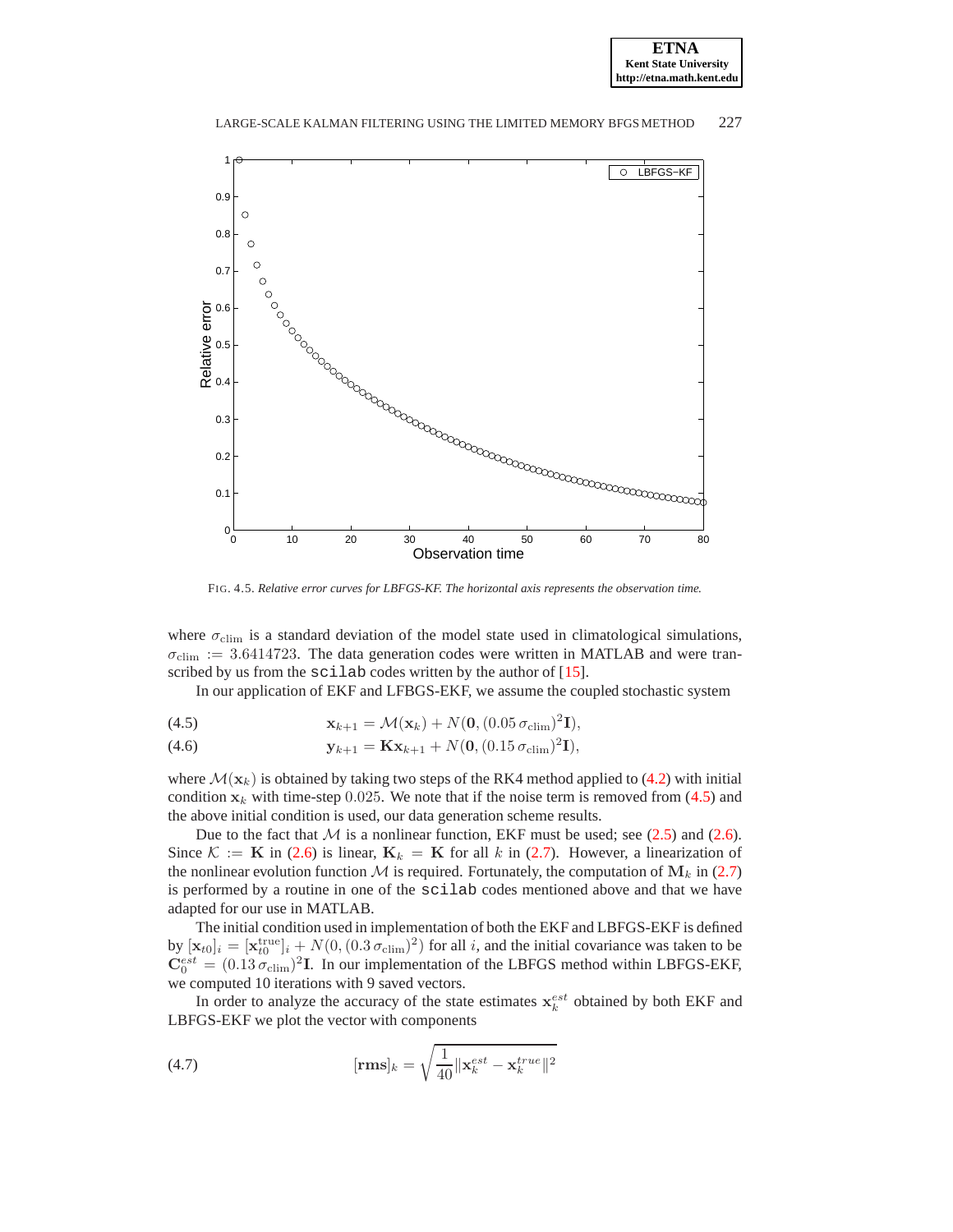

FIG. 4.6. *Plot of residual mean square error for LBFGS-EKF (o) and EKF (*∗*) applied to [\(4.2\)](#page-5-2).*

<span id="page-11-1"></span>in Figure [4.6.](#page-11-1) We can see that the two methods yield comparable results.

In order to compare the forecasting abilities of the two approaches, we compute the following forecast statistics at every 8th observation. Take  $j \in \mathcal{I} := \{8i \mid i = 1, 2, \ldots, 100\}$ and define

(4.8) 
$$
[\textbf{forecast\_error}_j]_i = \frac{1}{40} ||\mathcal{M}_{4i}(\mathbf{x}_j^{est}) - \mathbf{x}_{j+4i}^{true}||^2, \quad i = 1, \ldots, 20,
$$

where  $\mathcal{M}_n$  denotes a forward integration of the model by n time steps with the RK4 method. Thus this vector gives a measure of forecast accuracy given by the respective filter estimate up to 80 time steps, or 10 days out. This allows us to define the forecast skill vector

(4.9) [forecast\\_skill]<sub>i</sub> = 
$$
\frac{1}{\sigma_{\text{elim}}} \sqrt{\frac{1}{100} \sum_{j \in \mathcal{I}} [\text{forecast\_error}_j]_i}
$$
,  $i = 1, ..., 20$ ,

which is plotted in Figure [4.7.](#page-12-0) The results show that the forecasting skill of the two methods is very similar, which suggests that on the whole, the quality of the LBFGS-EKF estimates is as high as those obtained using EKF. Figure [4.7](#page-12-0) also illustrates the fact that the Lorenz 95 model [\(4.2\)](#page-5-2) is truly chaotic.

In the test cases considered here, a linear or linearized model matrix  $M_k$  has been available. This is not true in important examples such as in numerical weather forecasting, where, on the other hand, a tangent linear code [\[14\]](#page-15-5) is available that provides a means of computing the matrix vector product  $M_k$ x.

<span id="page-11-0"></span>**5. Conclusions.** The standard implementations of KF and EKF become exceedingly time and memory intensive as the dimension of the underlying state space increases. Several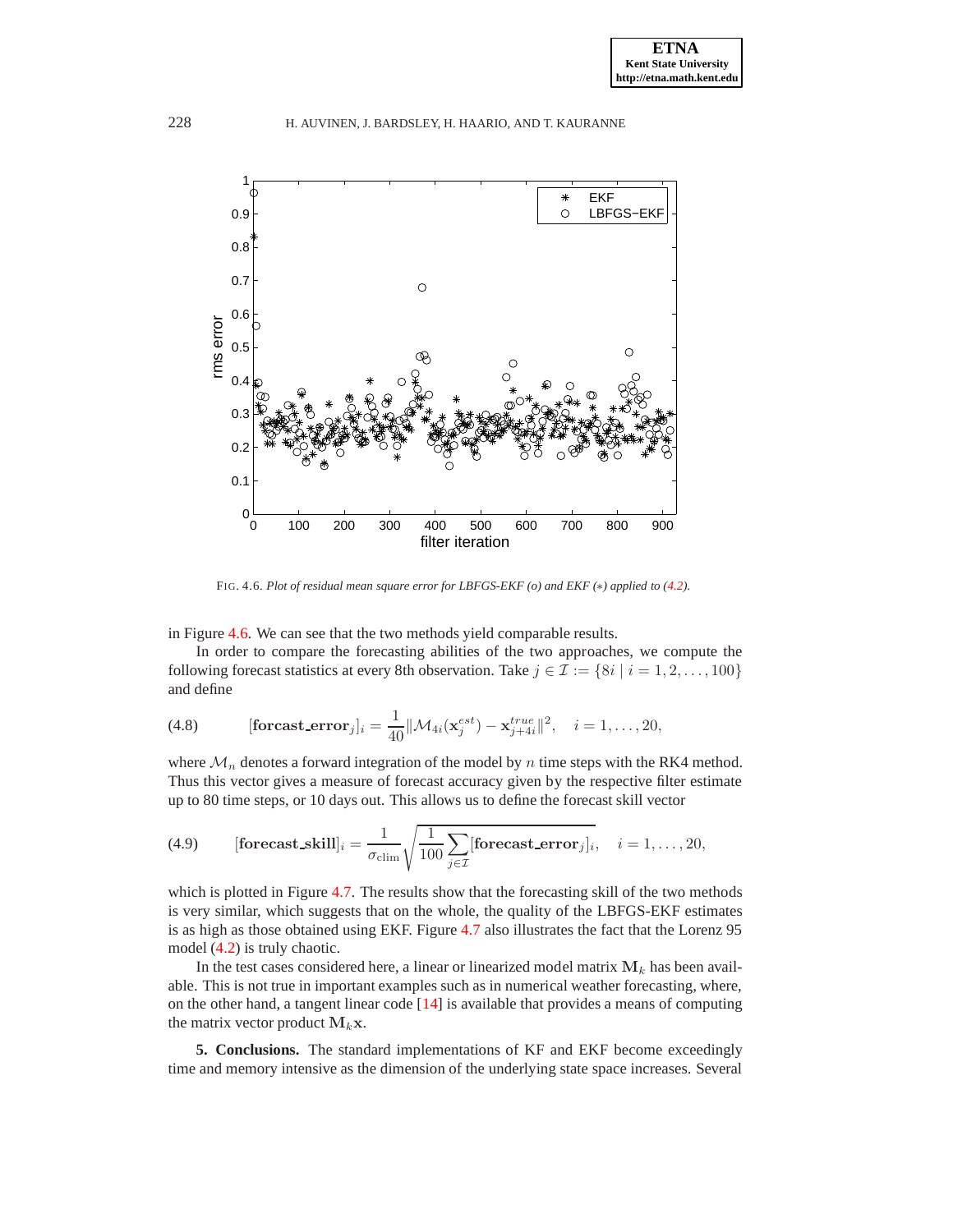

FIG. 4.7. *Plot of forecast skill vector for LBFGS-EKF (o) and EKF (*∗*) applied to [\(4.2\)](#page-5-2).*

<span id="page-12-0"></span>variants of KF and EKF have been proposed to reduce the dimension of the system, thus making implementation in high dimensions possible. The Reduced Rank Kalman Filter or Reduced Order extended Kalman filter (see, e.g., [\[4,](#page-15-0) [7,](#page-15-1) [30\]](#page-16-0)) project the dynamical state vector of the model onto a lower dimensional subspace. The success of this approach depends on a judicious choice of the reduction operator. Moreover, since the reduction operator is typically fixed in time, they can suffer from "covariance leaks" [\[9\]](#page-15-2). A typical cause of this is that nonlinear systems do not generally leave any fixed linear subspace invariant.

In this paper, we propose the use of the limited memory BFGS (LBFGS) minimization method in order to circumvent the computational complexity and memory issues of standard KF and EKF. In particular, we replace the  $n \times n$ , where n is the dimension of the state space, covariance matrices within KF and EKF with low storage approximations obtain using LBFGS. The large-scale matrix inversions required in KF and EKF implementations are also approximated using LBFGS. The resulting methods are denoted LBFGS-KF and LBFGS-EKF, respectively.

In order to test these methods, we consider two test cases: large-scale linear and small scale nonlinear. LBFGS-KF is applied in the large-scale linear case and is shown to be effective. In fact, our method exceeds the speed of standard KF by an order of magnitude, and yields comparable results when both methods can be applied. Furthermore, it can be used on much larger scale problems. In the nonlinear, small scale case, LBFGS-EKF is implemented and is also shown to give results that are comparable to those obtained using standard EKF. We believe that these results suggest that our approach deserves further consideration.

The symmetric rank one  $(SR1)$  quasi-Newton method for minimizing  $(3.1)$  could be another attractive method for use within KF and EKF, since it also yields estimates of both the minimizer and inverse Hessian. The main drawback of using SR1, however, is that the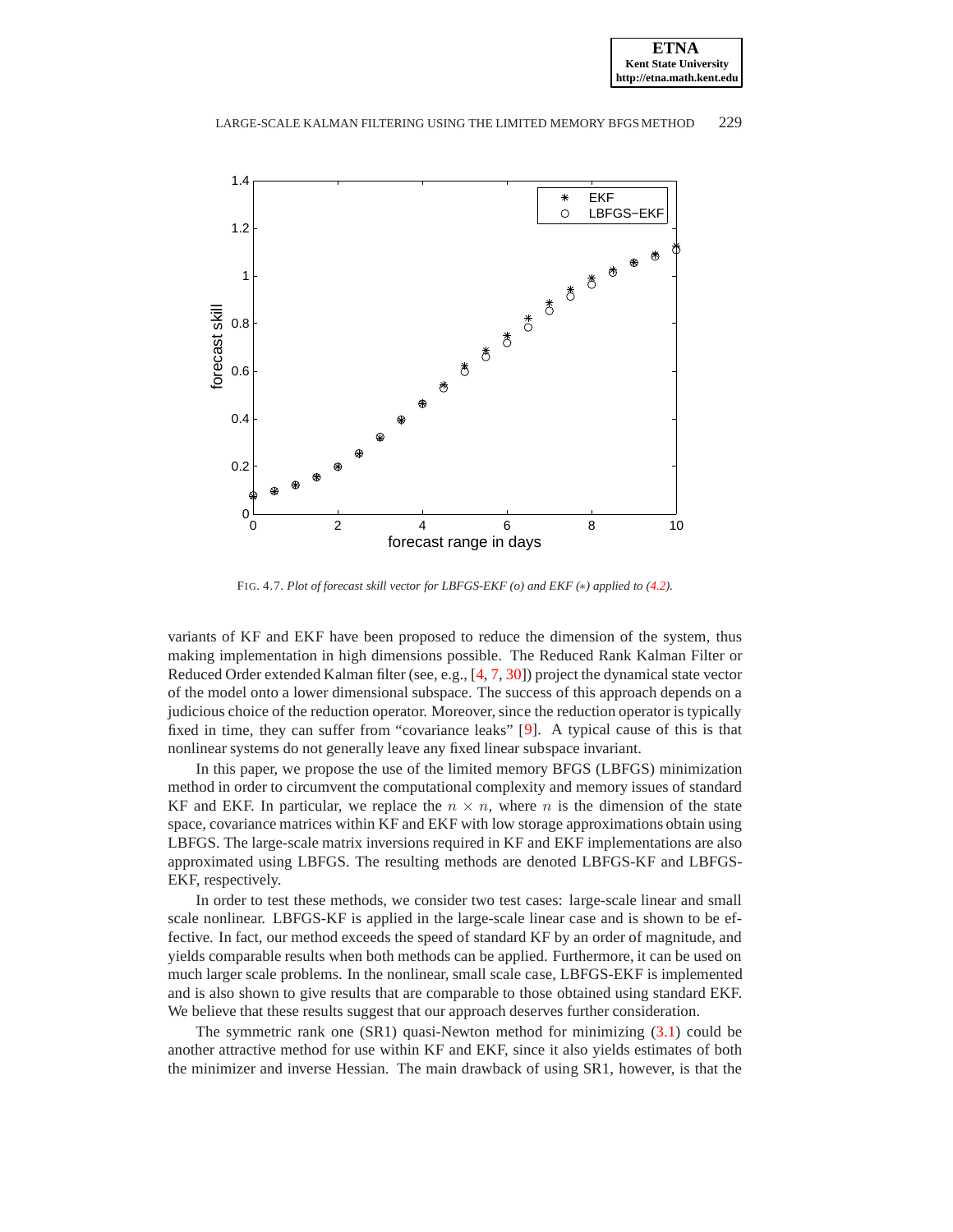<span id="page-13-0"></span>inverse Hessian approximations are not guaranteed to be positive definite.

**Appendix A.** In this appendix, we give a general description of the LBFGS method for minimizing

$$
q(\mathbf{u}) = \frac{1}{2} \langle \mathbf{A} \mathbf{u}, \mathbf{u} \rangle - \langle \mathbf{b}, \mathbf{u} \rangle,
$$

where A is an  $n \times n$  symmetric positive definite matrix and b is an  $n \times 1$  vector. It is given by.

# **The LBFGS method for quadratic minimization**

 $\nu := 0$ ;  $\mathbf{u}_0 := \text{initial guess};$  $B_0^{-1}$  := initial inverse Hessian approximation; *begin quasi-Newton iterations*  $\mathbf{g}_{\nu} := \nabla q(\mathbf{u}_{\nu}) = \mathbf{A}\mathbf{u}_{\nu} - \mathbf{b};$  $v_{\nu} = B_{\nu}^{-1} g_{\nu};$  $\tau_{\nu} = \langle \mathbf{g}_{\nu}, \mathbf{v}_{\nu} \rangle / \langle \mathbf{v}_{\nu}, \mathbf{A} \mathbf{v}_{\nu} \rangle;$  $\mathbf{u}_{\nu+1} := \mathbf{u}_{\nu} - \tau_{\nu} \mathbf{v}_{\nu};$ 

 $\mathbf{B}_{\nu}^{-1} := \text{LBFGS}$  approximation to  $\mathbf{A}^{-1}$ ;

*end quasi-Newton iterations*

**A.1.** The limited memory approximation for  $A^{-1}$ . The BFGS matrix  $B^{-1}_{\nu}$  is computed using recursion

$$
\mathbf{B}_{\nu+1}^{-1} = \mathbf{V}_{\nu}^{\mathrm{T}} \mathbf{B}_{\nu}^{-1} \mathbf{V}_{\nu} + \rho_{\nu} \mathbf{s}_{\nu} \mathbf{s}_{\nu}^{\mathrm{T}},
$$

where

 $(A.1)$ 

$$
\mathbf{s}_{\nu} := \mathbf{u}_{\nu+1} - \mathbf{u}_{\nu},
$$
  
\n
$$
\mathbf{d}_{\nu} := \nabla q(\mathbf{u}_{\nu+1}) - \nabla q(\mathbf{u}_{\nu}),
$$
  
\n
$$
\rho_{\nu} := 1/\mathbf{d}_{\nu}^{\mathrm{T}} \mathbf{s}_{\nu},
$$
  
\n
$$
\mathbf{V}_{\nu} := \mathbf{I} - \rho_{\nu} \mathbf{d}_{\nu} \mathbf{s}_{\nu}^{\mathrm{T}}.
$$

However, for large-scale problems the storage of the full matrix  $B_{\nu}^{-1}$  is infeasible, which motivates the limited storage version of the algorithm. At iteration  $\nu$ , suppose that the j vector pairs  $\{s_i, d_i\}_{i=\nu-j}^{\nu-1}$  are stored. Then we the LBFGS approximation of the inverse Hessian is given by

<span id="page-13-1"></span>
$$
\mathbf{B}_{\nu}^{-1} = (\mathbf{V}_{\nu-1}^{T} \cdots \mathbf{V}_{\nu-j}^{T})(\mathbf{V}_{\nu-j} \cdots \mathbf{V}_{\nu-1}) \n+ \rho_{\nu-j}(\mathbf{V}_{\nu-1}^{T} \cdots \mathbf{V}_{\nu-j+1}^{T}) \mathbf{s}_{\nu-j} \mathbf{s}_{\nu-j}^{T} (\mathbf{V}_{\nu-j+1} \cdots \mathbf{V}_{\nu-1}) \n+ \rho_{\nu-j+1}(\mathbf{V}_{\nu-1}^{T} \cdots \mathbf{V}_{\nu-j+2}^{T}) \mathbf{s}_{\nu-j+1} \mathbf{s}_{\nu-j+1}^{T} (\mathbf{V}_{\nu-j+2} \cdots \mathbf{V}_{\nu-1}) \n+ \vdots \n+ \rho_{\nu-1} \mathbf{s}_{\nu-1} \mathbf{s}_{\nu-1}^{T}.
$$

Assuming exact arithmetic and that j, we have that  $u<sub>\nu</sub>$  converges to the unique minimizer of q in at most n iterations, and if n iterations are performed  $\mathbf{B}_{n+1}^{-1} = \mathbf{A}^{-1}$  [\[22\]](#page-15-11). In the implementation in this paper, however,  $j \ll n$  and LBFGS iterations are truncated before convergence is obtained.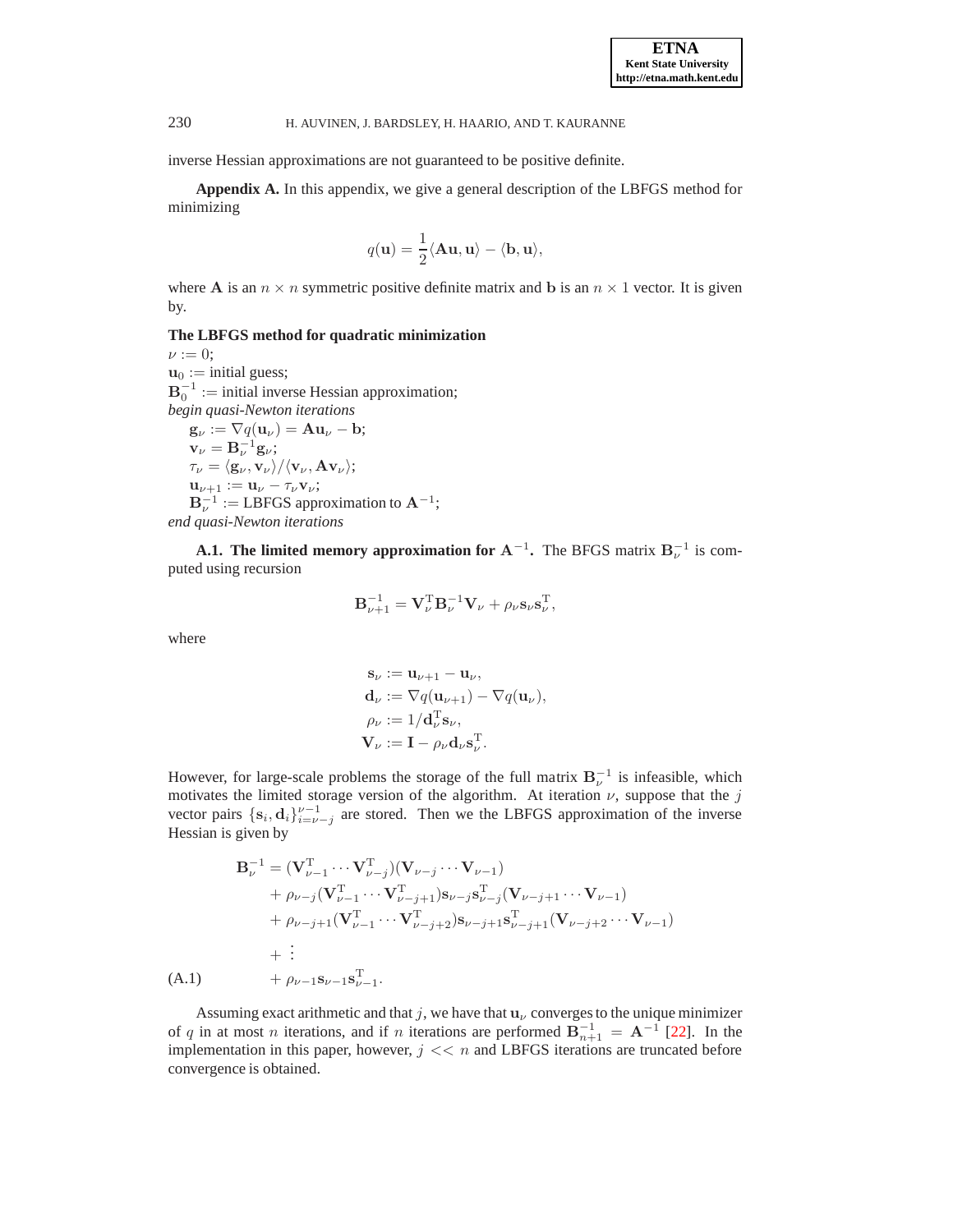It is proven in [\[21\]](#page-15-14) that for quadratic minimization problems and exact line searches LBFGS is equivalent to preconditioned conjugate gradient with fixed preconditioner  $B_0$ . Thus its convergence rate is given by  $[22]$ 

$$
\|\mathbf{u}_k - \mathbf{u}^*\|_{\mathbf{A}}^2 \le \left(\frac{\lambda_{N-k} - \lambda_1}{\lambda_{N-k} + \lambda_1}\right)^2 \|\mathbf{u}_0 - \mathbf{u}^*\|_{\mathbf{A}}^2,
$$

where  $\mathbf{u}^* = \mathbf{A}^{-1} \mathbf{b}$ ,  $\tilde{A} = \mathbf{B}_0^{1/2} \mathbf{A} \mathbf{B}_0^{1/2}$  is  $N \times N$  with eigenvalues  $\lambda_1 \leq \lambda_2 \leq \cdots \leq \lambda_N$  and  $\|\mathbf{v}\|_{\tilde{\mathbf{A}}} = \mathbf{v}^T \tilde{\mathbf{A}} \mathbf{v}.$ 

<span id="page-14-2"></span>**A.2. A low storage approximation of** A**.** The required formulas are given in [\[3\]](#page-15-24) and take the following form. Let

$$
\mathbf{S}_{\nu} = [\mathbf{s}_{\nu-j}, \ldots, \mathbf{s}_{\nu-1}], \qquad \mathbf{D}_{\nu} = [\mathbf{d}_{\nu-j}, \ldots, \mathbf{d}_{\nu-1}],
$$

then

<span id="page-14-3"></span>(A.2) 
$$
\mathbf{B}_{\nu} = \xi_{\nu} \mathbf{I} - [\xi_{\nu} \mathbf{S}_{\nu} \quad \mathbf{D}_{\nu}] \begin{bmatrix} \xi_{\nu} \mathbf{S}_{\nu}^{T} \mathbf{S}_{\nu} & \mathbf{L}_{\nu} \\ \mathbf{L}_{\nu}^{T} & -\mathbf{D}_{\nu} \end{bmatrix}^{-1} \begin{bmatrix} \xi_{\nu} \mathbf{S}_{\nu}^{T} \\ \mathbf{D}^{T} \end{bmatrix},
$$

where  $\mathbf{L}_{\nu}$  and  $\mathbf{D}_{\nu}$  are the  $j \times j$  matrices

$$
(\mathbf{L}_{\nu})_{i,j} = \begin{cases} \mathbf{s}_{\nu-j-1+i}^{\mathrm{T}} \mathbf{d}_{\nu-j-1+j}, & \text{if } i > j, \\ 0, & \text{otherwise.} \end{cases}
$$

and

$$
\mathbf{D}_{\nu} = \text{diag}(\mathbf{s}_{\nu-j}^{\mathrm{T}}\mathbf{d}_{\nu-j}, \dots, \mathbf{s}_{\nu-1}^{\mathrm{T}}\mathbf{d}_{\nu-1}).
$$

We note that when  $\xi_{\nu} = 1$  for all  $\nu$  in [\(A.2\)](#page-14-3), we have an exact equality between  $B_{\nu}$  in [\(A.2\)](#page-14-3) and [\(A.1\)](#page-13-1). However, we have found that a more accurate Hessian approximation is obtained if, following [\[22\]](#page-15-11), we use the scaling  $\xi_{\nu} = \mathbf{d}_{\nu-1}^{\mathrm{T}} \mathbf{d}_{\nu-1} / \mathbf{s}_{\nu-1}^{\mathrm{T}} \mathbf{d}_{\nu-1}$  instead.

We note that the middle matrix in [\(A.2\)](#page-14-3) has size  $2j \times 2j$ , which is of reasonable size provided  $j$  is not too large, and its inversion can be carried out efficiently using a Cholesky factorization that exploits the structure of the matrix; see [\[3\]](#page-15-24) for details.

**Acknowledgments.** The authors would like to thank the referees and ETNA editors; the paper is better because of their efforts. This work was supported by the Academy of Finland (application number 213476, Finnish programme for Centres of Excellence in research 2006–2011). We are thankful for M. Leutbecher for providing us with the Scilab version of the Lorenz95 code, that served as starting point for the Matlab model implementation. The second author would like to thank both the University of Montana and the University of Helsinki for their support during his stay in Finland during the 2006-07 academic year, where this work was undertaken.

#### **REFERENCES**

- <span id="page-14-1"></span>[1] H. AUVINEN, H. HAARIO, AND T. KAURANNE, *Optimal approximation of Kalman filtering with a temporally local 4D-Var in operational weather forecasting*, in Proceedings of the 11th ECMWF Workshop on Use of High-Performance Computing in Meteorology, W. Zwiefelhofer and G. Mozdzynski, eds., World Scientific, London, 2005.
- <span id="page-14-0"></span>[2] H. AUVINEN, J. M. BARDSLEY, H. HAARIO, AND T. KAURANNE, *The variational Kalman filter and an efficient implementation using limited memory BFGS*, Internat. J. Numer. Methods Fluids, to appear.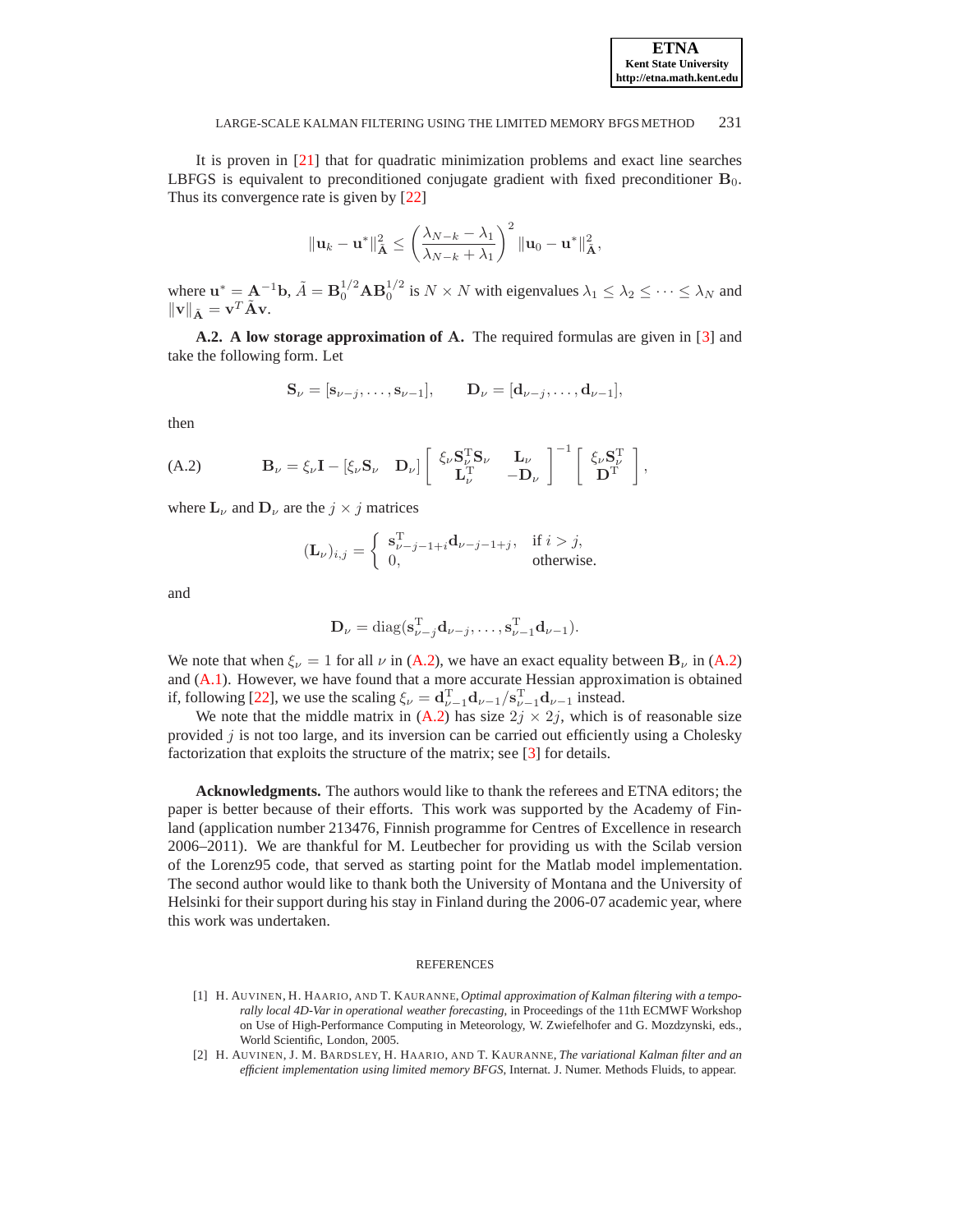- <span id="page-15-24"></span>[3] R. H. BYRD, J. NOCEDAL, AND R. B. SCHNABEL, *Representations of quasi-Newton matrices and their use in limited memory methods*, Math. Program., 63 (1994), pp. 129–156.
- <span id="page-15-0"></span>[4] M. A. CANE, R. N. MILLER, B. TANG, E. C. HACKERT, AND A. J. BUSALACCHI, *Mapping tropical Pacific sea level: data assimilation via reduced state Kalman filter*, J. Geophys. Res., 101 (1996), pp. 599–617.
- <span id="page-15-8"></span>[5] Y. CAO, J. ZHU, I. M. NAVON, AND Z. LUO, *A reduced order approach to four-dimensional variational data assimilation using proper orthogonal decomposition*, Internat. J. Numer. Methods Fluids, 53 (2007), pp. 1571–1583.
- <span id="page-15-15"></span>[6] R. DALEY, *Atmospheric Data Analysis*, Cambridge University Press, Cambridge, UK, 1991.
- <span id="page-15-1"></span>[7] D. P. DEE, *Simplification of the Kalman filter for meteorological data assimilation* Q. J. R. Meteorol. Soc., 117 (1990), pp. 365–384.
- <span id="page-15-9"></span>[8] M. FISHER, *Minimization algorithms for variational data assimilation*, in Recent Developments in Numerical Methods for Atmospheric Modelling, Reading, UK, September 7–11, 2008, European Centre for Medium-Range Weather Forecasts, Reading, UK, 1998, pp. 364–385.
- <span id="page-15-2"></span>[9] M. FISHER AND E. ANDERSSON, *Developments in 4D-var and Kalman filtering*, European Centre for Medium-Range Weather Forecasts Technical Memorandum 347, Reading, UK, 2001.
- <span id="page-15-16"></span>[10] M. FISHER AND P. COURTIER, *Estimating the covariance matrices of analysis and forecast error in variational data assimilation*, European Centre for Medium-Range Weather Forecasts Technical Memorandum 220, Reading, UK, 1995.
- <span id="page-15-4"></span>[11] M. FISHER, M. LEUTBECHER, AND G. KELLEY, *On the equivalence between Kalman smoothing and weak-constraint four-dimensional variational data assimilation*, Q. J. R. Meteorol. Soc., 131 (2005), pp. 3235–3246.
- <span id="page-15-17"></span><span id="page-15-10"></span>[12] M. FISHER, J. NOCEDAL, Y. TRÉMOLET, AND S. J. WRIGHT, *Data assimilation in weather forecasting: a case study in PDE-constrained optimization*, Optim. Eng., 10 (2009), pp. 1389–4420.
- [13] I. Y. GEJADZE, F.-X. LE DIMET, AND V. SHUTYAEV, *On analysis error covariances in variational data assimilation*, SIAM J. Sci. Comput., 30 (2008), pp. 1847–1874.
- <span id="page-15-5"></span>[14] F.-X. LEDIMET AND O. TALAGRAND, *Variational algorithms for analysis and assimilation of meteorological observations: theoretical aspects*, Tellus Ser. A, 38 (1986), pp. 97–110.
- <span id="page-15-23"></span>[15] M. LEUTBECHER, *A data assimilation tutorial based on the Lorenz-95 system*, European Centre for Medium-Range Weather Forecasts Web Tutorial, Reading, UK. Available at www.ecmwf.int/newsevents/training/meteorological presentations/pdf/DA/ToyModel notes.pdf.
- <span id="page-15-7"></span>[16] Z. LI AND M. NAVON, *Optimality of variational data assimilation and its relationship with the Kalman filter and smoother*, Q. J. R. Meteorol. Soc., 127 (2008), pp. 661–683.
- <span id="page-15-25"></span><span id="page-15-6"></span>[17] A. C. LORENC, *Modelling of error covariances by 4D-Var data assimilation*, Q. J. R. Meteorol. Soc., 129 (2003), pp. 3167–3182.
- [18] E. N. LORENZ, *Predictability: A problem partly solved*, in Predictability of Weather and Climate, Tim Palmer and Renate Hagedorn, eds., Cambridge University Press, Cambridge, UK, 2006, pp. 40–58. Originally presented in a 1996 European Centre for Medium-Range Weather Forecasts workshop.
- <span id="page-15-26"></span><span id="page-15-13"></span>[19] E. N. LORENZ AND K. A. EMANUEL, *Optimal sites for supplementary weather observations: simulation with a small model*, J. Atmospheric Sci., (1998), pp. 399–414.
- [20] L. NAZARETH, *A relationship between the BFGS and conjugate gradient algorithms and it implications for new algorithms*, SIAM J. Numer. Anal., 16 (1979), pp. 794–800.
- <span id="page-15-14"></span>[21] J. NOCEDAL, *Updating quasi-Newton matrices with limited storage*, Math. Comp., 35 (1980), pp. 773– 782.
- <span id="page-15-11"></span><span id="page-15-3"></span>[22] J. NOCEDAL AND S. WRIGHT, *Numerical Optimization*, Springer, New York, 1999.
- [23] F. RABIER, H. JÄRVINEN, E. KLINKER, J. F. MAHFOUF, AND A. SIMMONS, *The ECMWF operational implementation of four-dimensional variational assimilation. Part I: experimental results with simplified physics*, Q. J. R. Meteorol. Soc., 126 (2000), pp. 1143–1170.
- <span id="page-15-22"></span>[24] C. D. RODGERS, *Inverse Methods for Atmospheric Sounding: Theory and Practice*, World Scientific, London, 2000.
- <span id="page-15-18"></span>[25] X. TIAN, Z. XIE, AND A. DAI, *An ensemble-based explicit four-dimensional variational assimilation method*, J. Geophys. Res., 113 (2008), pp. D21124 (1–13).
- <span id="page-15-12"></span>[26] J. TSHIMANGA, S. GRATTON, A. T. WEAVER, AND A. SARTENAER, *Limited-memory preconditioners, with application to incremental four-dimensional variational data assimilation*, Q. J. R. Meteorol. Soc., 134 (2008), pp. 751–769.
- <span id="page-15-19"></span>[27] F. VEERSE´, *Variable-storage quasi-Newton operators as inverse forecast/analysis error covariance matrices in variational data assimilation*, INRIA Report 3685, April 26, 1999.
- <span id="page-15-20"></span>[28] F. VEERSE´, *Variable-storage quasi-Newton operators for modeling error covariances*, in Proceedings of the Third WMO International Symposium on Assimilation of Observations in Meteorology and Oceanography, 1999, Quebec City, Canada, World Meteorological Organization, Geneva.
- <span id="page-15-21"></span>[29] F. VEERSE´, D. AUROUX, AND M. FISHER, *Limited-memory BFGS diagonal predonditioners for a data assimilation problem in meteorology*, Optim. Eng., 1 (2000), pp. 323–339.